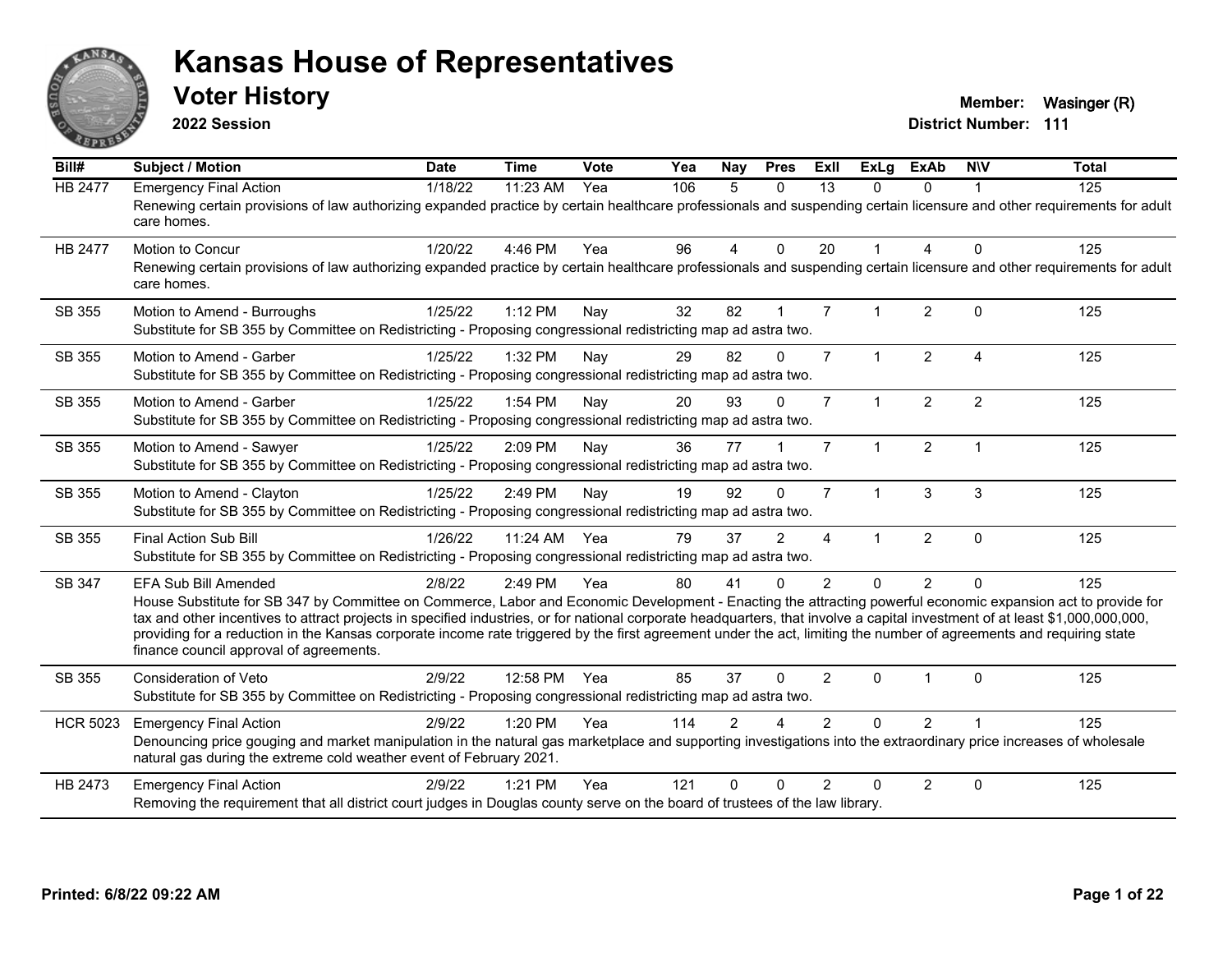

**2022 Session**

**Voter History Member:** Wasinger (R)

| Bill#           | <b>Subject / Motion</b>                                                                                                                                                                                                                                                              | <b>Date</b> | <b>Time</b>  | Vote | Yea | <b>Nav</b>   | <b>Pres</b>  | ExIl                    | $\overline{Ex}$ Lg | <b>ExAb</b>    | <b>NIV</b>     | <b>Total</b> |
|-----------------|--------------------------------------------------------------------------------------------------------------------------------------------------------------------------------------------------------------------------------------------------------------------------------------|-------------|--------------|------|-----|--------------|--------------|-------------------------|--------------------|----------------|----------------|--------------|
| <b>HB 2490</b>  | <b>Emergency Final Action</b><br>Authorizing the state treasurer to determine account owners and designated beneficiaries for an ABLE savings account, adding who may open such an account and<br>requiring compliance with the federal internal revenue code.                       | 2/9/22      | 1:22 PM      | Yea  | 118 | 3            | $\Omega$     | $\mathfrak{p}$          | $\Omega$           | $\mathcal{P}$  | $\Omega$       | 125          |
| HB 2480         | <b>Final Action</b><br>Amending the public water supply project loan program's definition of "project" to remove the definition's current exclusion of projects that are<br>related to the diversion or transportation of water acquired through a water transfer.                   | 2/15/22     | 11:59 PM     | Yea  | 118 | $\mathbf{0}$ | $\Omega$     | 3                       | 0                  | $\overline{2}$ | $\overline{2}$ | 125          |
| HB 2564         | <b>Final Action</b><br>Updating the version of risk-based capital instructions in effect.                                                                                                                                                                                            | 2/15/22     | 11:59 PM     | Yea  | 118 | $\Omega$     | $\Omega$     | 3                       | $\Omega$           | 2              | 2              | 125          |
| HB 2489         | <b>Final Action Amended</b><br>Amending provisions of the technology-enabled fiduciary financial institutions act relating to fees and assessments, examinations, disclosures to consumers and<br>requiring such institutions to be mandatory reporters for purposes of elder abuse. | 2/16/22     | $11:17$ AM   | Yea  | 120 | $\mathbf{0}$ | $\mathbf 0$  |                         | 0                  | 3              |                | 125          |
| HB 2537         | <b>Final Action</b><br>Requiring the insurance department to hold a hearing in cases involving an order under the Kansas administrative procedure act.                                                                                                                               | 2/16/22     | 11:19 AM     | Yea  | 120 | $\mathbf{0}$ |              |                         | 0                  | 3              | $\Omega$       | 125          |
| SB 337          | <b>Final Action</b><br>Converting the conditional charter issued for the pilot program under the technology-enabled fiduciary financial institutions act to a full fiduciary financial institution<br>charter.                                                                       | 2/16/22     | 11:20 AM     | Yea  | 119 |              |              |                         | $\Omega$           | 3              | $\Omega$       | 125          |
| <b>HCR 5014</b> | Motion to Recommend for Passage<br>Proposing a constitutional amendment that provides for legislative oversight of rules and regulations adopted by executive branch agencies and officials.                                                                                         | 2/16/22     | 12:30 PM     | Yea  | 77  | 42           | $\Omega$     |                         | $\Omega$           | $\overline{2}$ | 3              | 125          |
| HB 2560         | <b>Final Action</b><br>Extending certain penalties, fees and maximum amounts of fees and the expiration dates of certain programs of the Kansas department of agriculture.                                                                                                           | 2/17/22     | 12:25 PM Yea |      | 101 | 11           | $\Omega$     |                         | $\Omega$           | 11             |                | 125          |
| HB 2591         | <b>Final Action</b><br>Repealing the state general fund and conservation fee fund transfers to the abandoned oil and gas well fund.                                                                                                                                                  | 2/17/22     | 12:27 PM Yea |      | 112 | $\mathbf{0}$ | $\Omega$     | -1                      | $\Omega$           | 11             |                | 125          |
| <b>HCR 5014</b> | <b>Final Action</b><br>Proposing a constitutional amendment that provides for legislative oversight of rules and regulations adopted by executive branch agencies and officials.                                                                                                     | 2/17/22     | 12:43 PM     | Yea  | 80  | 33           | $\Omega$     |                         | $\Omega$           | 11             | $\Omega$       | 125          |
| HB 2540         | <b>Emergency Final Action</b><br>Authorizing the construction of a memorial honoring Kansas gold star families.                                                                                                                                                                      | 2/17/22     | 12:45 PM     | Yea  | 113 | $\mathbf{0}$ | $\Omega$     |                         | $\Omega$           | 11             | $\Omega$       | 125          |
| HB 2458         | <b>Emergency Final Action</b><br>Designating a portion of U.S. highway 56 as the PFC Shane Austin memorial highway.                                                                                                                                                                  | 2/17/22     | 12:47 PM     | Yea  | 113 | $\Omega$     | $\mathbf{0}$ | $\overline{1}$          | 0                  | 11             | $\mathbf 0$    | 125          |
| HB 2476         | <b>Emergency Final Action</b><br>Providing for the silver star and bronze star distinctive license plates.                                                                                                                                                                           | 2/17/22     | 12:48 PM     | Yea  | 113 | $\Omega$     | $\Omega$     | $\overline{\mathbf{1}}$ | 0                  | 11             | $\Omega$       | 125          |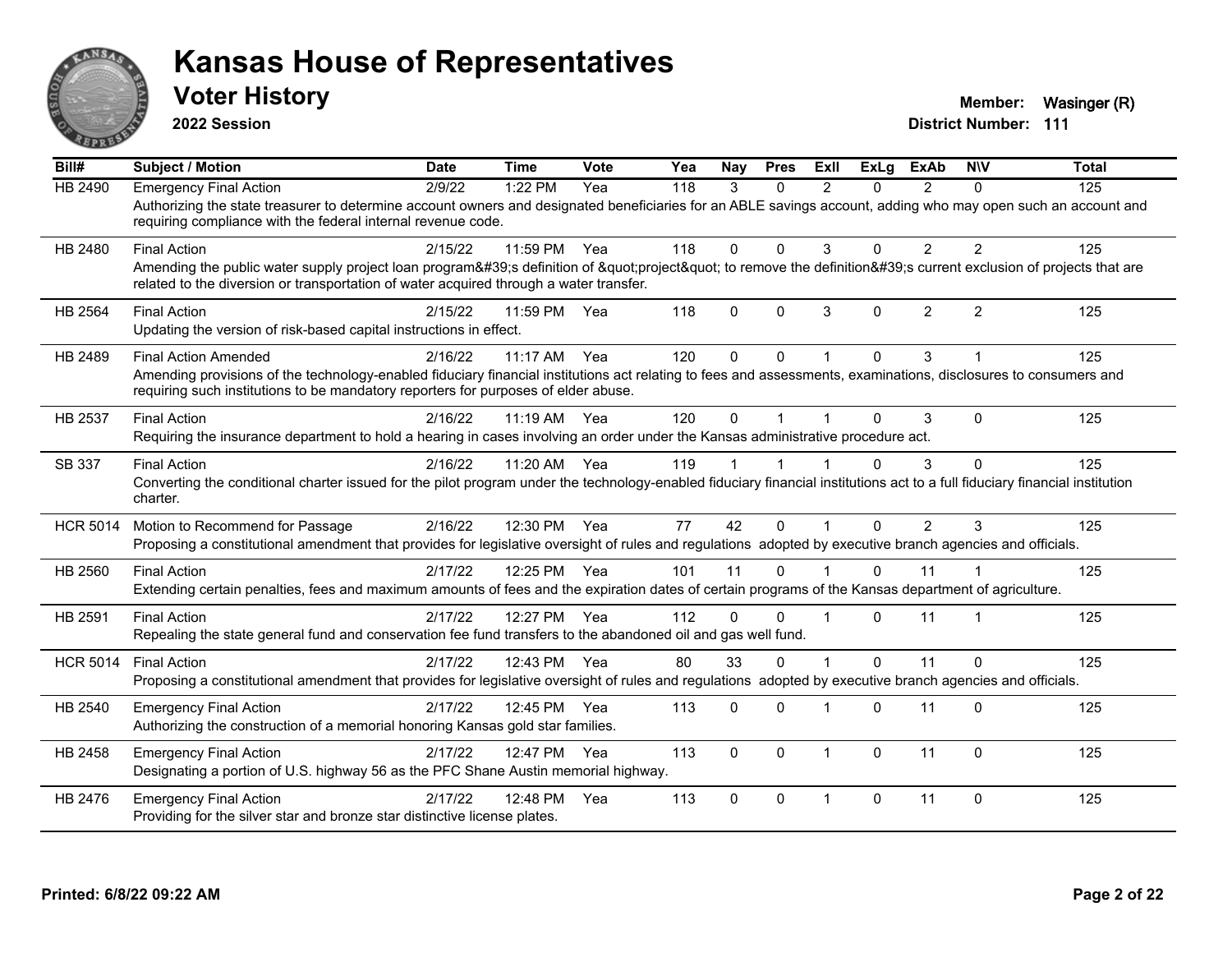

**2022 Session**

**Voter History Member:** Wasinger (R)

| Bill#           | <b>Subject / Motion</b>                                                                                                                                                                                                                                                                                                                                                                                                                                         | <b>Date</b> | <b>Time</b>  | Vote | Yea | <b>Nay</b>     | <b>Pres</b>  | ExII                    | <b>ExLg</b> | <b>ExAb</b>    | <b>NIV</b>   | <b>Total</b>   |
|-----------------|-----------------------------------------------------------------------------------------------------------------------------------------------------------------------------------------------------------------------------------------------------------------------------------------------------------------------------------------------------------------------------------------------------------------------------------------------------------------|-------------|--------------|------|-----|----------------|--------------|-------------------------|-------------|----------------|--------------|----------------|
| <b>HB 2478</b>  | <b>Emergency Final Action</b><br>Designating a portion of United States highway 166 as the SGT Evan S Parker memorial highway.                                                                                                                                                                                                                                                                                                                                  | 2/17/22     | 12:49 PM     | Yea  | 113 | $\Omega$       | $\Omega$     | $\mathbf{1}$            | $\Omega$    | 11             | $\Omega$     | $\frac{1}{25}$ |
| <b>HCR 5014</b> | <b>Final Action</b><br>Proposing a constitutional amendment that provides for legislative oversight of rules and regulations adopted by executive branch agencies and officials.                                                                                                                                                                                                                                                                                | 2/21/22     | 11:45 AM     | Yea  | 85  | 39             | $\mathbf{0}$ | $\overline{\mathbf{1}}$ | $\Omega$    | $\Omega$       | $\Omega$     | 125            |
| HB 2517         | <b>Final Action Amended</b><br>Transferring the responsibility to certify drug abuse treatment providers that participate in the certified drug abuse treatment program from the department of corrections<br>to the Kansas sentencing commission.                                                                                                                                                                                                              | 2/22/22     | 10:49 AM Yea |      | 120 | $\Omega$       | $\Omega$     | $\mathcal{P}$           | 0           | 3              | $\Omega$     | 125            |
| <b>HB 2594</b>  | <b>Final Action Amended</b><br>Exempting certain modifications on antique vehicles from vehicle identification number offense seizures and dispositions.                                                                                                                                                                                                                                                                                                        | 2/22/22     | 10:50 AM     | Yea  | 120 | $\Omega$       | $\Omega$     | $\mathfrak{p}$          | 0           | 3              | $\mathbf{0}$ | 125            |
| <b>HB 2607</b>  | <b>Final Action Amended</b><br>Clarifying the time limitations for habeas corpus claims.                                                                                                                                                                                                                                                                                                                                                                        | 2/22/22     | 10:51 AM     | Yea  | 120 | $\mathbf{0}$   | $\Omega$     | 2                       | $\Omega$    | 3              | $\mathbf{0}$ | 125            |
| HB 2299         | Motion to Amend - Fairchild<br>Allowing a search warrant to be executed within 10 days from the date of issuance.                                                                                                                                                                                                                                                                                                                                               | 2/22/22     | 3:16 PM      | Nay  | 35  | 84             | $\mathbf{0}$ | $\overline{2}$          | 0           | 3              | $\mathbf{1}$ | 125            |
| HB 2703         | Motion to Amend - Clayton<br>Making changes to employment security law provisions regarding the employment security fund and employer contribution rates, the definition of employment to<br>conform with federal law and various updates to the my reemployment plan program, including making the program mandatory with certain exceptions, and providing<br>that the secretary of commerce may require participation by claimants in reemployment services. | 2/22/22     | 4:17 PM      | Nay  | 37  | 80             | $\mathbf 0$  | $\overline{2}$          | $\Omega$    | 3              | 3            | 125            |
| HB 2525         | Motion to Recommend for Passage<br>Removing non-cooperation with child support from requirements for food and child care assistance eligibility and exempting adults enrolled in school from the 20-hour-<br>per-week work requirement for child care assistance eligibility for a limited time.                                                                                                                                                                | 2/22/22     | 5:17 PM      | Nay  | 53  | 66             | $\mathbf{0}$ | $\overline{2}$          | $\Omega$    | 3              |              | 125            |
| HB 2110         | <b>Final Action Amended</b><br>Requiring insurance coverage for PANS and PANDAS by the state health care benefits program and requiring the state employee health care commission to submit an<br>impact report on such coverage to the legislature.                                                                                                                                                                                                            | 2/23/22     | 10:21 AM Yea |      | 113 | 8              | $\Omega$     | 3                       | $\Omega$    | $\overline{1}$ | $\Omega$     | 125            |
| HB 2299         | <b>Final Action Amended</b><br>Allowing a search warrant to be executed within 10 days from the date of issuance.                                                                                                                                                                                                                                                                                                                                               | 2/23/22     | 10:22 AM     | Yea  | 119 | $\overline{2}$ | $\mathbf{0}$ | 3                       | 0           | 1              | $\mathbf{0}$ | 125            |
| HB 2386         | <b>Final Action Amended</b><br>Establishing requirements for the payment and reimbursement of dental services by a dental benefit plan.                                                                                                                                                                                                                                                                                                                         | 2/23/22     | 10:23 AM Yea |      | 118 | 3              | $\mathbf{0}$ | 3                       | $\Omega$    | 1              | $\Omega$     | 125            |
| HB 2456         | <b>Final Action Amended</b><br>Establishing the Kansas kids lifetime combination hunting and fishing license.                                                                                                                                                                                                                                                                                                                                                   | 2/23/22     | 10:24 AM     | Yea  | 117 | Δ              | $\Omega$     | 3                       | $\Omega$    | $\overline{1}$ | $\Omega$     | 125            |
| <b>HB 2481</b>  | <b>Final Action</b><br>Authorizing KP&F participating service credit purchase for certain in-state nonfederal governmental employment.                                                                                                                                                                                                                                                                                                                          | 2/23/22     | 10:25 AM     | Yea  | 121 | $\Omega$       | $\Omega$     | 3                       | $\Omega$    | $\overline{1}$ | $\Omega$     | 125            |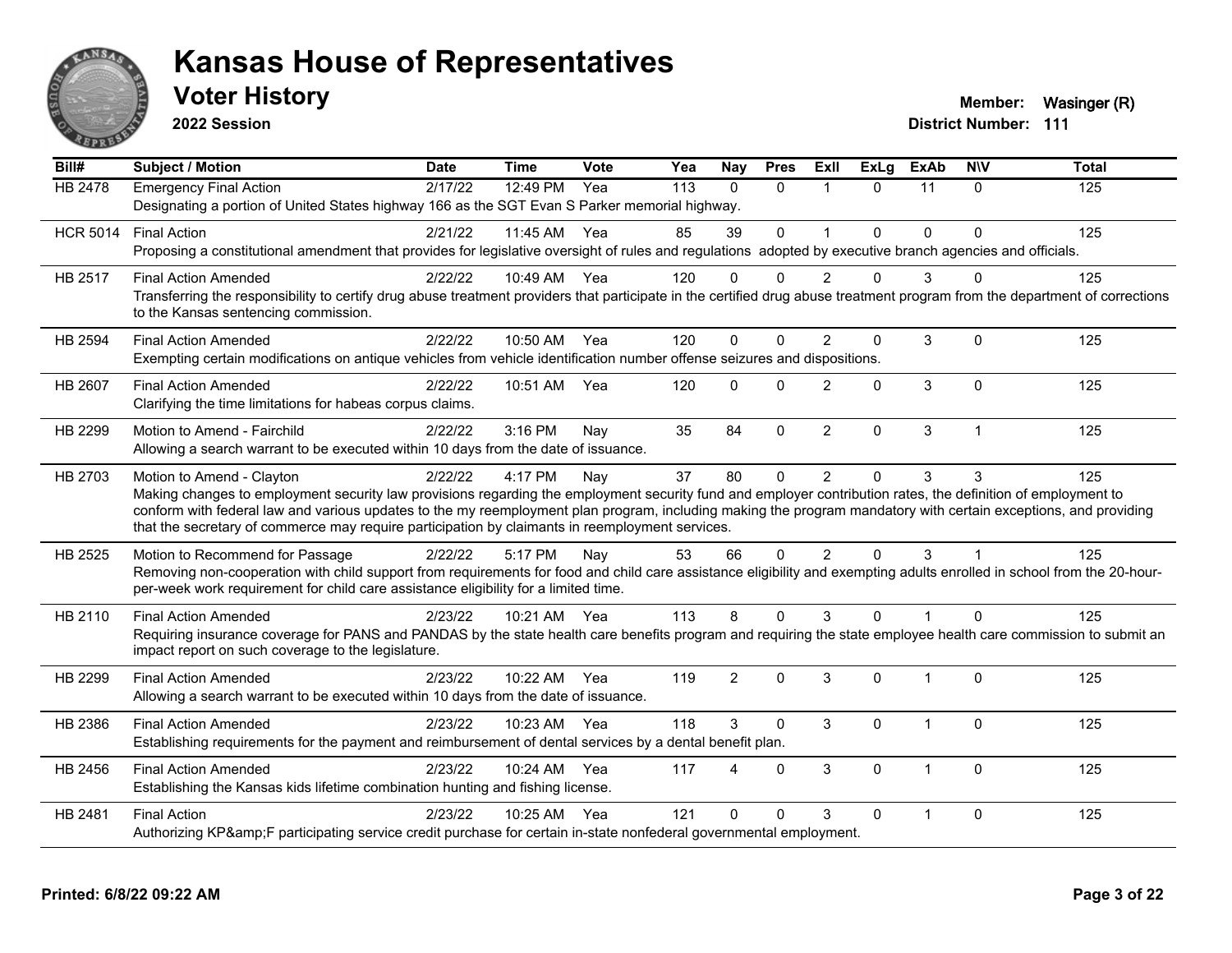

**2022 Session**

**Voter History Member:** Wasinger (R)

| Bill#   | <b>Subject / Motion</b>                                                                                                                                                                                                                                                                             | <b>Date</b> | Time         | <b>Vote</b> | Yea | <b>Nay</b>           | <b>Pres</b>    | ExII | <b>ExLg</b>  | <b>ExAb</b>  | <b>NIV</b>   | <b>Total</b> |
|---------|-----------------------------------------------------------------------------------------------------------------------------------------------------------------------------------------------------------------------------------------------------------------------------------------------------|-------------|--------------|-------------|-----|----------------------|----------------|------|--------------|--------------|--------------|--------------|
| HB 2483 | <b>Final Action</b>                                                                                                                                                                                                                                                                                 | 2/23/22     | 10:26 AM     | Yea         | 105 | 16                   | $\Omega$       | 3    | $\Omega$     | 1            | $\Omega$     | 125          |
|         | Providing for the daughters of the American revolution distinctive license plate.                                                                                                                                                                                                                   |             |              |             |     |                      |                |      |              |              |              |              |
| HB 2496 | <b>Final Action</b>                                                                                                                                                                                                                                                                                 | 2/23/22     | 10:27 AM     | Yea         | 121 | $\mathbf 0$          | $\Omega$       | 3    | $\mathbf{0}$ | $\mathbf{1}$ | $\Omega$     | 125          |
|         | Enacting the uniform family law arbitration act.                                                                                                                                                                                                                                                    |             |              |             |     |                      |                |      |              |              |              |              |
| HB 2508 | <b>Final Action</b>                                                                                                                                                                                                                                                                                 | 2/23/22     | 10:28 AM     | Yea         | 115 | 6                    | $\mathbf{0}$   | 3    | $\Omega$     | $\mathbf{1}$ | $\mathbf{0}$ | 125          |
|         | Requiring retention of fingerprints by the Kansas bureau of investigation for participation in the federal rap back program.                                                                                                                                                                        |             |              |             |     |                      |                |      |              |              |              |              |
| HB 2510 | <b>Final Action</b>                                                                                                                                                                                                                                                                                 | 2/23/22     | 10:29 AM Yea |             | 120 |                      | $\Omega$       | 3    | $\mathbf{0}$ |              | $\mathbf{0}$ | 125          |
|         | Updating certain investment limitation requirements to provide increased options for Kansas domiciled life insurance companies investing in equity interests and                                                                                                                                    |             |              |             |     |                      |                |      |              |              |              |              |
|         | preferred stock.                                                                                                                                                                                                                                                                                    |             |              |             |     |                      |                |      |              |              |              |              |
| HB 2515 | <b>Final Action</b>                                                                                                                                                                                                                                                                                 | 2/23/22     | 10:30 AM Yea |             | 120 | $\blacktriangleleft$ | $\mathbf{0}$   | 3    | $\mathbf{0}$ | 1            | $\Omega$     | 125          |
|         | Creating a mechanism to seek relief from the Kansas offender registration act requirements for drug offenders and allowing expungement of offenses when such relief is                                                                                                                              |             |              |             |     |                      |                |      |              |              |              |              |
|         | granted.                                                                                                                                                                                                                                                                                            |             |              |             |     |                      |                |      |              |              |              |              |
| HB 2516 | <b>Final Action</b>                                                                                                                                                                                                                                                                                 | 2/23/22     | 10:32 AM     | Yea         | 121 | 0                    | $\mathbf 0$    | 3    | 0            | 1            | $\mathbf{0}$ | 125          |
|         | Requiring an offender who raises error in such offender's criminal history calculation for the first time on appeal to show prejudicial error, requiring the journal entry                                                                                                                          |             |              |             |     |                      |                |      |              |              |              |              |
|         | used to establish criminal history to be attached to the criminal history worksheet and authorizing the court to correct an illegal sentence while a direct appeal is<br>pending.                                                                                                                   |             |              |             |     |                      |                |      |              |              |              |              |
|         |                                                                                                                                                                                                                                                                                                     |             |              |             |     |                      |                |      |              |              |              |              |
| HB 2529 | <b>Final Action</b>                                                                                                                                                                                                                                                                                 | 2/23/22     | 10:33 AM Yea |             | 120 | $\mathbf{1}$         | $\Omega$       | 3    | $\Omega$     | $\mathbf{1}$ | $\Omega$     | 125          |
|         | Allowing veteran license plate applicants to use either a DD214 form, a military veteran identification card or veteran health identification card for proof of veteran status.                                                                                                                     |             |              |             |     |                      |                |      |              |              |              |              |
| HB 2547 | <b>Final Action Amended</b>                                                                                                                                                                                                                                                                         | 2/23/22     | 10:34 AM Yea |             | 120 | $\blacktriangleleft$ | $\Omega$       | 3    | $\Omega$     |              | $\Omega$     | 125          |
|         | Authorizing technology-enabled fiduciary financial institution insurance companies within the captive insurance act and providing for the requirements and operations<br>thereof.                                                                                                                   |             |              |             |     |                      |                |      |              |              |              |              |
| HB 2559 | <b>Final Action Amended</b>                                                                                                                                                                                                                                                                         | 2/23/22     | 10:38 AM Yea |             | 83  | 37                   | $\overline{1}$ | 3    | $\mathbf{0}$ | 1            | $\Omega$     | 125          |
|         | Creating the Kansas cotton boll weevil program and requiring the program to levy an assessment upon Kansas produced cotton and monitor and mitigate the risk of boll                                                                                                                                |             |              |             |     |                      |                |      |              |              |              |              |
|         | weevils.                                                                                                                                                                                                                                                                                            |             |              |             |     |                      |                |      |              |              |              |              |
| HB 2563 | <b>Final Action Amended</b>                                                                                                                                                                                                                                                                         | 2/23/22     | 10:39 AM Yea |             | 113 | 8                    | $\Omega$       | 3    | $\Omega$     | $\mathbf{1}$ | $\Omega$     | 125          |
|         | Concerning the Kansas seed law and the commercial industrial hemp act; relating to labeling; seeds treated with certain substances; definitions; labeling; unlawful                                                                                                                                 |             |              |             |     |                      |                |      |              |              |              |              |
|         | actions; certain registrations; inspections; live plant dealers; and testing services.                                                                                                                                                                                                              |             |              |             |     |                      |                |      |              |              |              |              |
| HB 2567 | <b>Final Action Amended</b>                                                                                                                                                                                                                                                                         | 2/23/22     | 10:41 AM Yea |             | 114 | 6                    |                | 3    | $\Omega$     |              | $\Omega$     | 125          |
|         | Increasing certain registration and title fees on vehicles for services performed by county treasurers and the division of vehicles and decreasing certain fees related to                                                                                                                          |             |              |             |     |                      |                |      |              |              |              |              |
|         | administrative costs and disposition of such fees.                                                                                                                                                                                                                                                  |             |              |             |     |                      |                |      |              |              |              |              |
| HB 2568 | <b>Final Action</b>                                                                                                                                                                                                                                                                                 | 2/23/22     | 10:43 AM     | Yea         | 118 | 3                    | $\Omega$       | 3    | $\Omega$     | $\mathbf{1}$ | $\Omega$     | 125          |
|         | Amending the Kansas mortgage business act by providing for mortgage business work at remote locations, license and registration renewal or reinstatement<br>procedures, surety bond requirements and evidence of solvency and net worth and requiring notice when adding or closing branch offices. |             |              |             |     |                      |                |      |              |              |              |              |
|         |                                                                                                                                                                                                                                                                                                     |             |              |             |     |                      |                |      |              |              |              |              |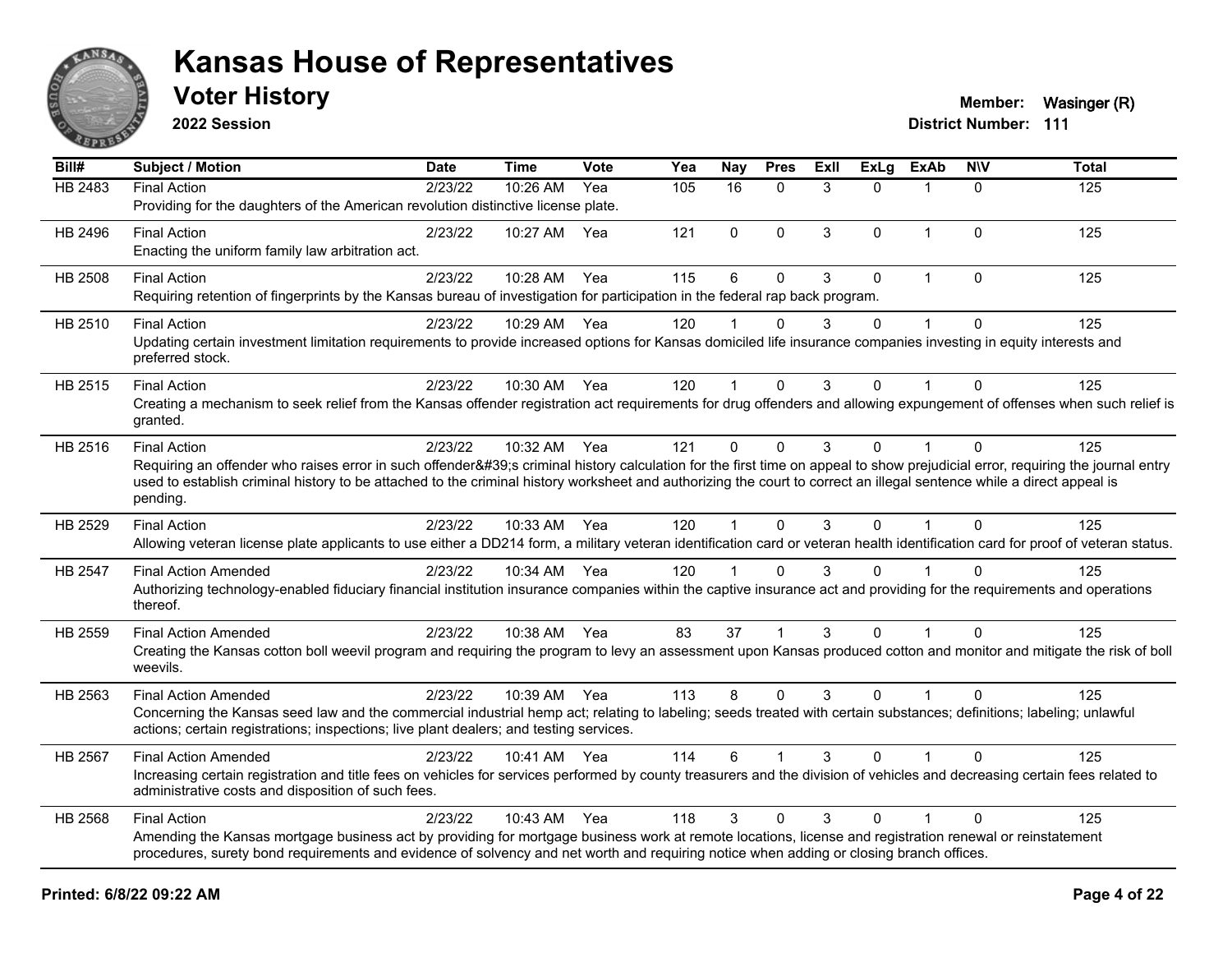

**2022 Session**

**Voter History Member:** Wasinger (R)

| Bill#           | <b>Subject / Motion</b>                                                                                                                                                                                                                                                                                                                                                                                                                                   | <b>Date</b> | <b>Time</b>  | Vote | Yea | Nay            | <b>Pres</b>  | <b>ExII</b>    | <b>ExLg</b> | <b>ExAb</b>    | <b>NIV</b>  | <b>Total</b> |
|-----------------|-----------------------------------------------------------------------------------------------------------------------------------------------------------------------------------------------------------------------------------------------------------------------------------------------------------------------------------------------------------------------------------------------------------------------------------------------------------|-------------|--------------|------|-----|----------------|--------------|----------------|-------------|----------------|-------------|--------------|
| <b>HB 2574</b>  | <b>Final Action</b><br>Establishing a time limitation for awarding compensation for mental health counseling and increasing certain compensation award amounts by the crime victims<br>compensation board.                                                                                                                                                                                                                                                | 2/23/22     | 10:43 AM     | Yea  | 121 | $\Omega$       | $\Omega$     | 3              | $\Omega$    |                | $\Omega$    | 125          |
| HB 2579         | <b>Final Action Amended</b><br>Requiring electronic filing of campaign reports by candidates for state office unless an exemption is granted for cause.                                                                                                                                                                                                                                                                                                   | 2/23/22     | 10:45 AM Yea |      | 90  | 31             | $\mathbf 0$  | 3              | 0           | $\overline{1}$ | $\Omega$    | 125          |
| HB 2595         | <b>Final Action</b><br>Making certain antique vehicle titling procedures applicable to vehicles having a model year of 1960 or later instead of 1950 or later.                                                                                                                                                                                                                                                                                            | 2/23/22     | 10:46 AM     | Yea  | 121 | $\mathbf 0$    | $\mathbf 0$  | 3              | 0           | 1              | $\mathbf 0$ | 125          |
| HB 2597         | <b>Final Action</b><br>Providing for four distinctive license plates for the Kansas department of wildlife and parks.                                                                                                                                                                                                                                                                                                                                     | 2/23/22     | 10:47 AM     | Yea  | 116 | 5              | $\mathbf 0$  | 3              | 0           | $\overline{1}$ | $\mathbf 0$ | 125          |
| HB 2608         | <b>Final Action</b><br>Removing provisions authorizing criminal restitution to be enforced as a civil judgment and authorizing judicial districts to contract for collection services for criminal<br>restitution.                                                                                                                                                                                                                                        | 2/23/22     | 10:48 AM     | Yea  | 117 | $\overline{4}$ | $\mathbf{0}$ | 3              | 0           |                | $\Omega$    | 125          |
| HB 2633         | <b>Final Action Amended</b><br>Providing for the city of Hutchinson distinctive license plate.                                                                                                                                                                                                                                                                                                                                                            | 2/23/22     | 10:49 AM     | Yea  | 108 | 13             | $\mathbf{0}$ | 3              | 0           | $\overline{1}$ | $\Omega$    | 125          |
| HB 2654         | <b>Final Action</b><br>Providing guidance to determine how offenders under the supervision of two or more supervision agency can have supervision consolidated into one agency.                                                                                                                                                                                                                                                                           | 2/23/22     | 10:50 AM     | Yea  | 121 | $\Omega$       | 0            | 3              | 0           |                | $\Omega$    | 125          |
| <b>HB 2688</b>  | <b>Final Action Amended</b><br>Requiring that licensed farm wineries be issued a cereal malt beverage retailer license if the statutory requirements for such retailer license are satisfied.                                                                                                                                                                                                                                                             | 2/23/22     | 10:52 AM     | Yea  | 116 | 5              | $\mathbf{0}$ | 3              | 0           |                | $\Omega$    | 125          |
| HB 2703         | <b>Final Action</b><br>Making changes to employment security law provisions regarding the employment security fund and employer contribution rates, the definition of employment to<br>conform with federal law and various updates to the my reemployment plan program, including making the program mandatory with certain exceptions, and providing<br>that the secretary of commerce may require participation by claimants in reemployment services. | 2/23/22     | 10:53 AM     | Yea  | 121 | $\mathbf{0}$   | $\Omega$     | 3              | $\Omega$    |                | $\Omega$    | 125          |
| <b>HCR 5022</b> | <b>Final Action Amended</b><br>Proposing a constitutional amendment requiring that a sheriff be elected in each county; exception.                                                                                                                                                                                                                                                                                                                        | 2/23/22     | 10:56 AM     | Yea  | 97  | 24             | $\mathbf{0}$ | 3              | 0           | 1              | $\Omega$    | 125          |
| <b>HCR 5030</b> | <b>Emergency Final Action</b><br>Recognizing the growing problem of antisemitism in the United States.                                                                                                                                                                                                                                                                                                                                                    | 2/23/22     | 11:36 AM     | Yea  | 121 | $\mathbf{0}$   | $\Omega$     | 3              | $\Omega$    | $\overline{1}$ | $\Omega$    | 125          |
| <b>HB 2605</b>  | <b>Emergency Final Action Amended</b><br>Increasing the rural population requirement maximum for the veterinary training program for rural Kansas and creating a food animal percentage requirement that may<br>be fulfilled in lieu thereof.                                                                                                                                                                                                             | 2/23/22     | 11:37 AM     | Yea  | 115 | 6              | $\Omega$     | 3              | $\Omega$    |                | $\Omega$    | 125          |
| SB 358          | <b>Emergency Final Action</b><br>Amending the public water supply project loan program's definition of "project" to remove the definition's current exclusion of projects that are<br>related to the diversion or transportation of water acquired through a water transfer.                                                                                                                                                                              | 3/2/22      | 11:40 AM     | Yea  | 121 | $\mathbf 0$    | 0            | $\overline{2}$ | 0           | $\overline{1}$ |             | 125          |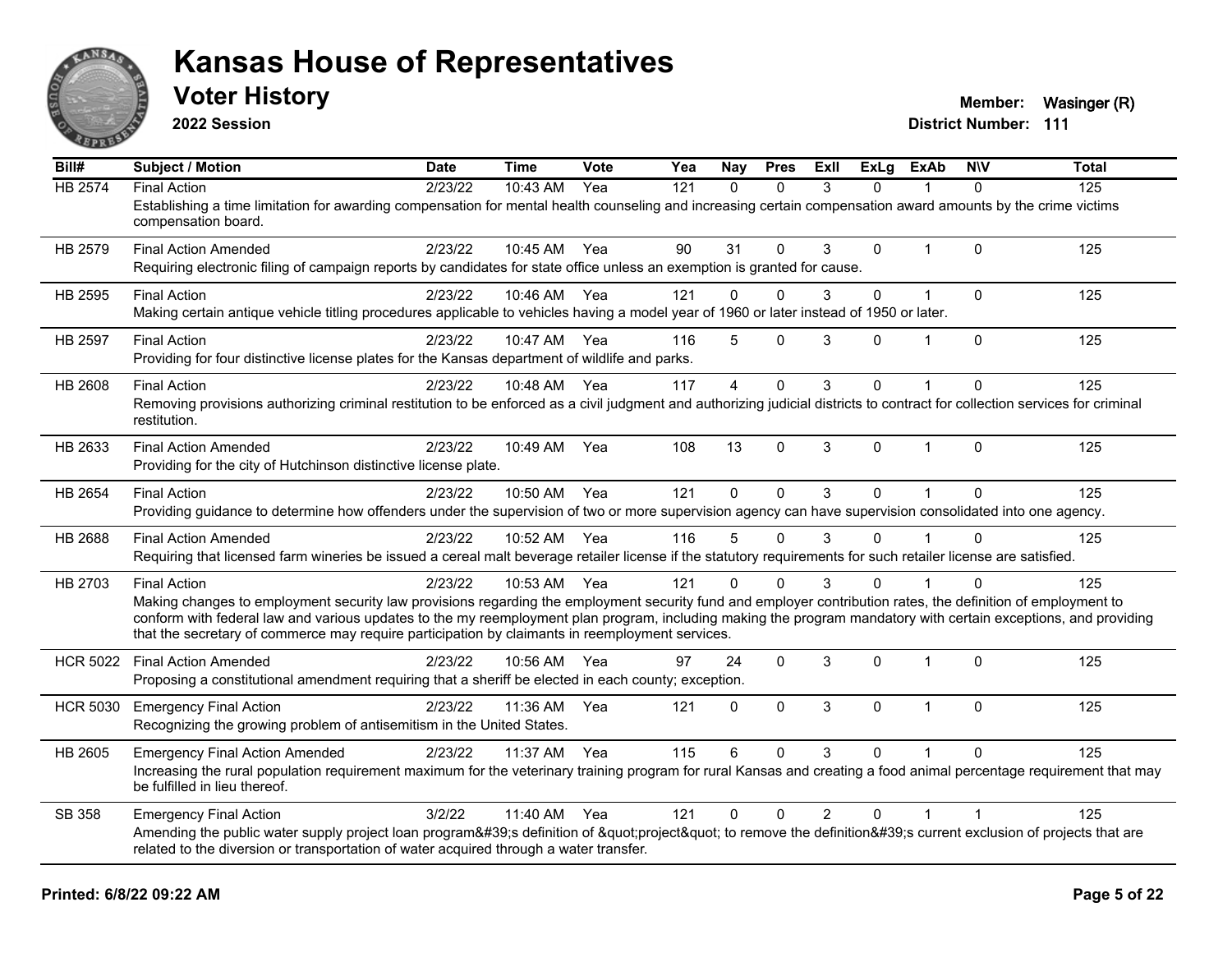

**2022 Session**

**Voter History Member:** Wasinger (R)

| Bill#           | <b>Subject / Motion</b>                                                                                                                                                                                                                                                                                                                                                                                                                                             | <b>Date</b> | <b>Time</b> | Vote | Yea | Nay      | <b>Pres</b>  | <b>ExII</b>    | <b>ExLg</b> | <b>ExAb</b>    | <b>NIV</b>             | <b>Total</b> |
|-----------------|---------------------------------------------------------------------------------------------------------------------------------------------------------------------------------------------------------------------------------------------------------------------------------------------------------------------------------------------------------------------------------------------------------------------------------------------------------------------|-------------|-------------|------|-----|----------|--------------|----------------|-------------|----------------|------------------------|--------------|
| SB 101          | <b>EFA Sub Bill Amended</b>                                                                                                                                                                                                                                                                                                                                                                                                                                         | 3/2/22      | 11:41 AM    | Yea  | 86  | 35       | $\Omega$     | 2              | $\Omega$    | $\mathbf 1$    |                        | 125          |
|                 | House Substitute for SB 101 by Committee on Transportation - Approving the operation and use of electric-assisted bicycles and regulating the use thereof.                                                                                                                                                                                                                                                                                                          |             |             |      |     |          |              |                |             |                |                        |              |
| SB 62           | <b>Emergency Final Action Amended</b>                                                                                                                                                                                                                                                                                                                                                                                                                               | 3/2/22      | 11:42 AM    | Yea  | 115 | 6        | $\Omega$     | 2              | $\Omega$    | 1              | -1                     | 125          |
|                 | Amending the standards for school-administered vision screenings for students, establishing the Kansas children's vision health and school readiness commission<br>and allowing schools to maintain emergency albuterol kits.                                                                                                                                                                                                                                       |             |             |      |     |          |              |                |             |                |                        |              |
| <b>HCR 5027</b> | Motion to Amend - Hoye                                                                                                                                                                                                                                                                                                                                                                                                                                              | 3/8/22      | 12:06 PM    | Nav  | 35  | 84       | $\mathbf 1$  | $\overline{2}$ | 0           | $\mathbf{1}$   | $\overline{2}$         | 125          |
|                 | Applying to the Congress of the United States to call a convention of the states.                                                                                                                                                                                                                                                                                                                                                                                   |             |             |      |     |          |              |                |             |                |                        |              |
| <b>HCR 5027</b> | Motion to Amend - Houser                                                                                                                                                                                                                                                                                                                                                                                                                                            | 3/8/22      | 12:23 PM    | Nav  | 64  | 53       | $\mathbf 0$  | $\overline{2}$ | $\Omega$    | $\overline{2}$ | $\boldsymbol{\Lambda}$ | 125          |
|                 | Applying to the Congress of the United States to call a convention of the states.                                                                                                                                                                                                                                                                                                                                                                                   |             |             |      |     |          |              |                |             |                |                        |              |
| <b>HCR 5027</b> | Motion to Amend - Ruiz, S.                                                                                                                                                                                                                                                                                                                                                                                                                                          | 3/8/22      | 12:50 PM    | Nav  | 33  | 83       | $\mathbf{0}$ | $\overline{2}$ | $\Omega$    | $\overline{2}$ | 5                      | 125          |
|                 | Applying to the Congress of the United States to call a convention of the states.                                                                                                                                                                                                                                                                                                                                                                                   |             |             |      |     |          |              |                |             |                |                        |              |
| <b>HCR 5027</b> | Motion to Recommend for Passage                                                                                                                                                                                                                                                                                                                                                                                                                                     | 3/8/22      | 1:31 PM     | Yea  | 78  | 42       | $\Omega$     | $\overline{2}$ | $\Omega$    | $\overline{2}$ | $\overline{1}$         | 125          |
|                 | Applying to the Congress of the United States to call a convention of the states.                                                                                                                                                                                                                                                                                                                                                                                   |             |             |      |     |          |              |                |             |                |                        |              |
| HB 2710         | <b>Final Action</b>                                                                                                                                                                                                                                                                                                                                                                                                                                                 | 3/9/22      | 11:13 AM    | Yea  | 116 | 3        | $\Omega$     | $\overline{4}$ | 0           | $\overline{2}$ | $\Omega$               | 125          |
|                 | Increasing the percentage of alcohol by volume allowed to not more than 16% for domestic table wine and the domestic fortified wine threshold to more than 16%<br>alcohol by volume.                                                                                                                                                                                                                                                                                |             |             |      |     |          |              |                |             |                |                        |              |
| HB 2548         | <b>Final Action Amended</b>                                                                                                                                                                                                                                                                                                                                                                                                                                         | 3/9/22      | $11:14$ AM  | Yea  | 116 | 3        | $\Omega$     | 4              | $\Omega$    | 2              | $\Omega$               | 125          |
|                 | Implementing additional reporting requirements for informational technology projects and state agencies and requiring additional information technology security training<br>and status reports.                                                                                                                                                                                                                                                                    |             |             |      |     |          |              |                |             |                |                        |              |
| <b>HCR 5027</b> | <b>Final Action Amended</b>                                                                                                                                                                                                                                                                                                                                                                                                                                         | 3/9/22      | 11:22 AM    | Yea  | 76  | 43       | $\Omega$     | 4              | $\Omega$    | $\overline{2}$ | $\mathbf{0}$           | 125          |
|                 | Applying to the Congress of the United States to call a convention of the states.                                                                                                                                                                                                                                                                                                                                                                                   |             |             |      |     |          |              |                |             |                |                        |              |
| SB 421          | Motion to Amend - Xu                                                                                                                                                                                                                                                                                                                                                                                                                                                | 3/9/22      | 12:22 PM    | Nay  | 38  | 79       | $\Omega$     | 4              | $\Omega$    | 2              | 2                      | 125          |
|                 | Transferring \$253,866,022 from the state general fund to the Kansas public employees retirement fund during fiscal year 2022 and eliminating certain level-dollar<br>KPERS employer contribution payments.                                                                                                                                                                                                                                                         |             |             |      |     |          |              |                |             |                |                        |              |
| SB <sub>2</sub> | <b>Emergency Final Action Amended</b>                                                                                                                                                                                                                                                                                                                                                                                                                               | 3/9/22      | 1:18 PM     | Yea  | 87  | 31       | $\Omega$     | $\overline{A}$ | $\Omega$    | $\overline{2}$ | $\overline{1}$         | 125          |
|                 | Allowing consumption of beer, wine or other alcoholic liquor on theKansas state fairgrounds; increasing the number of temporary permits an applicantmay receive from<br>four to 12 permits per year; limiting what cities, counties ortownships may charge for a temporary permit to not more than \$25 per day; andcrediting a portion of moneys<br>collected from the liquor drink tax and theliquor enforcement tax to the state fair capital improvements fund. |             |             |      |     |          |              |                |             |                |                        |              |
| HB 2462         | <b>Emergency Final Action</b>                                                                                                                                                                                                                                                                                                                                                                                                                                       | 3/9/22      | $1:19$ PM   | Yea  | 118 | $\Omega$ | O            |                | $\Omega$    | $\overline{2}$ | $\overline{1}$         | 125          |
|                 | Removing the standing committee membership requirements for members of the joint committee on state-tribal relations.                                                                                                                                                                                                                                                                                                                                               |             |             |      |     |          |              |                |             |                |                        |              |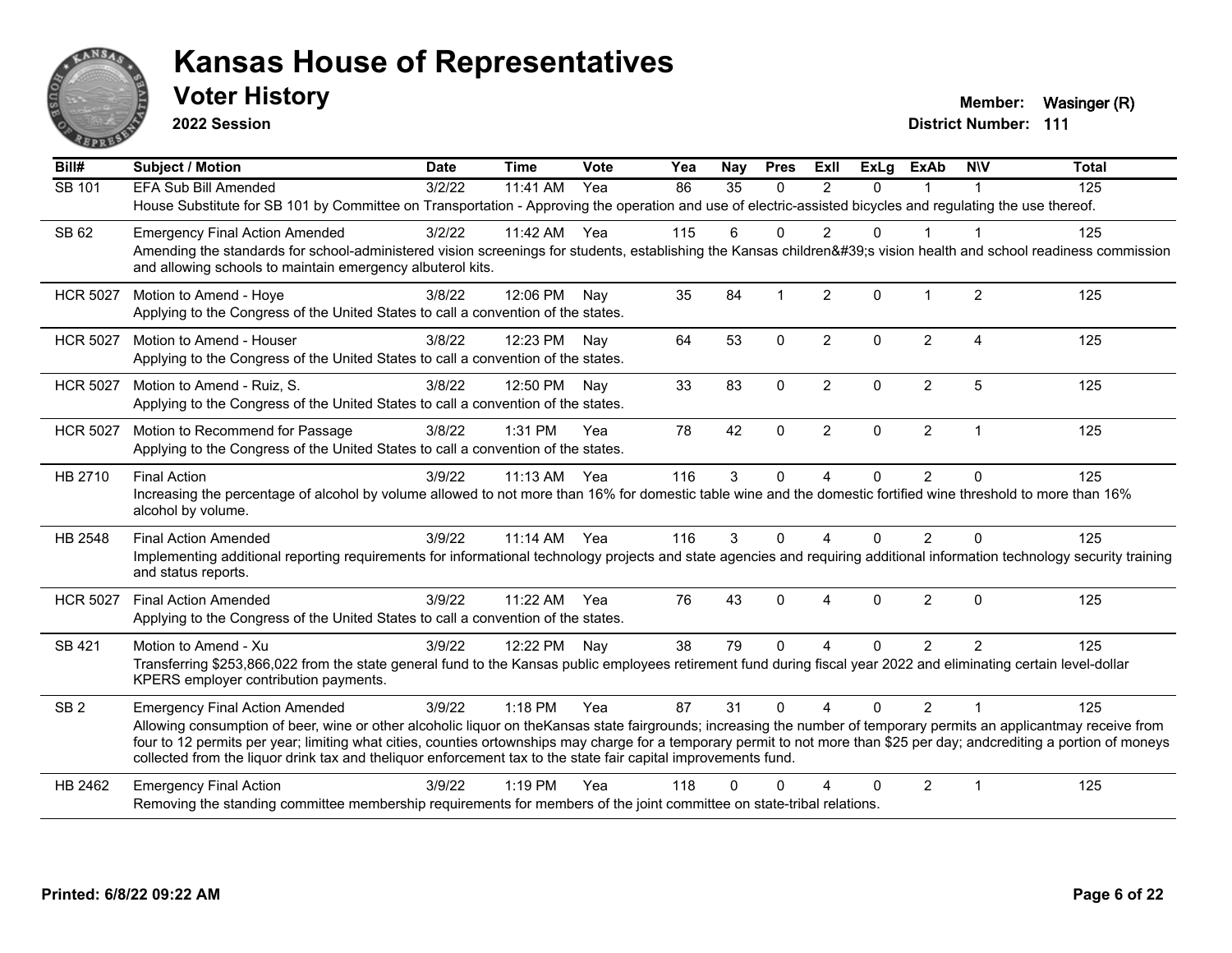

**2022 Session**

**Voter History Member:** Wasinger (R)

| Bill#           | <b>Subject / Motion</b>                                                                                                                                                                                                                                                                                                                                                                                                                                                                                                                                                                                               | <b>Date</b> | <b>Time</b>  | <b>Vote</b> | Yea | <b>Nay</b>     | <b>Pres</b>  | Exll                   | <b>ExLg</b>  | <b>ExAb</b>    | <b>NIV</b>   | <b>Total</b> |
|-----------------|-----------------------------------------------------------------------------------------------------------------------------------------------------------------------------------------------------------------------------------------------------------------------------------------------------------------------------------------------------------------------------------------------------------------------------------------------------------------------------------------------------------------------------------------------------------------------------------------------------------------------|-------------|--------------|-------------|-----|----------------|--------------|------------------------|--------------|----------------|--------------|--------------|
| SB 421          | <b>Emergency Final Action Amended</b><br>Transferring \$1,000,000,000 from the state general fund to the Kansas public employees retirement fund during fiscal year 2022 and eliminating certain level-dollar<br>KPERS employer contribution payments.                                                                                                                                                                                                                                                                                                                                                                | 3/9/22      | 1:20 PM      | Yea         | 113 | 5              | $\Omega$     | 4                      | $\Omega$     | $\overline{2}$ | 1            | 125          |
| <b>SB 286</b>   | EFA Sub Bill Amended<br>House Substitute for Substitute for SB 286 - Continuing the governmental response to the COVID-19 pandemic in Kansas by extending the expanded use of<br>telemedicine, the suspension of certain requirements related to medical care facilities and immunity from civil liability for certain healthcare providers, certain persons<br>conducting business in this state and covered facilities for COVID-19 claims until January 20, 2023, creating the crime of interference with the conduct of a hospital and<br>increasing the criminal penalties for battery of a healthcare provider. | 3/9/22      | 1:23 PM      | Yea         | 102 | 17             | $\Omega$     | $\Delta$               | $\Omega$     | $\overline{2}$ | $\Omega$     | 125          |
| HB 2466         | <b>EFA Sub Bill</b><br>Substitute for HB 2466 by Committee on Education - Establishing the promoting advancement in computing knowledge act to increase the availability of computer<br>science education in Kansas schools.                                                                                                                                                                                                                                                                                                                                                                                          | 3/9/22      | $1:24$ PM    | Yea         | 115 | $\Delta$       | $\Omega$     | $\lambda$              | $\Omega$     | $\overline{2}$ | $\Omega$     | 125          |
| HB 2541         | <b>Final Action</b><br>Crediting docket fees to the state general fund instead of the judicial branch docket fee fund; crediting marriage license fees and drivers'; license reinstatement fees to<br>the state general fund instead of the judicial branch nonjudicial salary adjustment fund.                                                                                                                                                                                                                                                                                                                       | 3/16/22     | 11:15 AM     | Nay         | 111 | 12             | 0            | $\overline{2}$         | $\mathbf{0}$ | $\Omega$       | $\Omega$     | 125          |
| HB 2582         | <b>Final Action Amended</b><br>Directing the Kansas department for children and families to share certain information with investigating law enforcement agencies.                                                                                                                                                                                                                                                                                                                                                                                                                                                    | 3/16/22     | 11:16 AM     | Yea         | 122 | 1              | 0            | $\overline{2}$         | $\Omega$     | $\Omega$       | $\Omega$     | 125          |
| HB 2674         | <b>Final Action Amended</b><br>Requiring a forfeiture of an appearance bond to be set aside in certain circumstances.                                                                                                                                                                                                                                                                                                                                                                                                                                                                                                 | 3/16/22     | 11:17 AM     | Yea         | 121 | $\overline{2}$ | $\mathbf 0$  | $\overline{2}$         | $\Omega$     | 0              | $\mathbf{0}$ | 125          |
| HB 2676         | <b>Final Action Amended</b><br>Authorizing counties to create a code inspection and enforcement fund and expanding the scope of the equipment reserve fund to include other computer and electronic<br>technologies.                                                                                                                                                                                                                                                                                                                                                                                                  | 3/16/22     | 11:18 AM Yea |             | 112 | 11             | $\Omega$     | $\overline{2}$         | $\Omega$     | 0              | $\Omega$     | 125          |
| <b>HCR 5032</b> | <b>Final Action</b><br>Honoring Ukrainians fighting against the Russian invasion.                                                                                                                                                                                                                                                                                                                                                                                                                                                                                                                                     | 3/16/22     | 11:20 AM     | Yea         | 119 | 4              | 0            | $\overline{2}$         | $\Omega$     | $\Omega$       | $\Omega$     | 125          |
| HB 2528         | <b>Final Action Amended</b><br>Removing inflatable devices that are owned and operated by a nonprofit organization from the requirements of the Kansas amusement ride act.                                                                                                                                                                                                                                                                                                                                                                                                                                            | 3/17/22     | 11:21 AM     | Yea         | 86  | 34             | $\mathbf{0}$ | $\boldsymbol{\Lambda}$ | $\Omega$     | $\Omega$       | $\mathbf 1$  | 125          |
| SB 335          | <b>Final Action</b><br>Exempting certain business entities that provide health insurance in the state but are not subject to the jurisdiction of the commissioner of insurance from payment of the<br>annual premium tax.                                                                                                                                                                                                                                                                                                                                                                                             | 3/17/22     | 11:22 AM     | Yea         | 120 | $\Omega$       | $\mathbf{0}$ | $\boldsymbol{\Lambda}$ | $\Omega$     | $\mathbf 0$    |              | 125          |
| SB 348          | <b>Final Action Amended</b><br>Exempting the practice of threading from the practice of cosmetology.                                                                                                                                                                                                                                                                                                                                                                                                                                                                                                                  | 3/17/22     | 11:23 AM     | Yea         | 110 | 10             | $\Omega$     | $\boldsymbol{\Lambda}$ | $\Omega$     | $\Omega$       | $\mathbf 1$  | 125          |
| SB 392          | <b>Final Action</b><br>Terminating the transfer of remaining unencumbered moneys in the securities act fee fund exceeding \$50,000 to the state general fund.                                                                                                                                                                                                                                                                                                                                                                                                                                                         | 3/17/22     | 11:24 AM     | Yea         | 120 | $\Omega$       | $\Omega$     | Δ                      | $\Omega$     | 0              | 1            | 125          |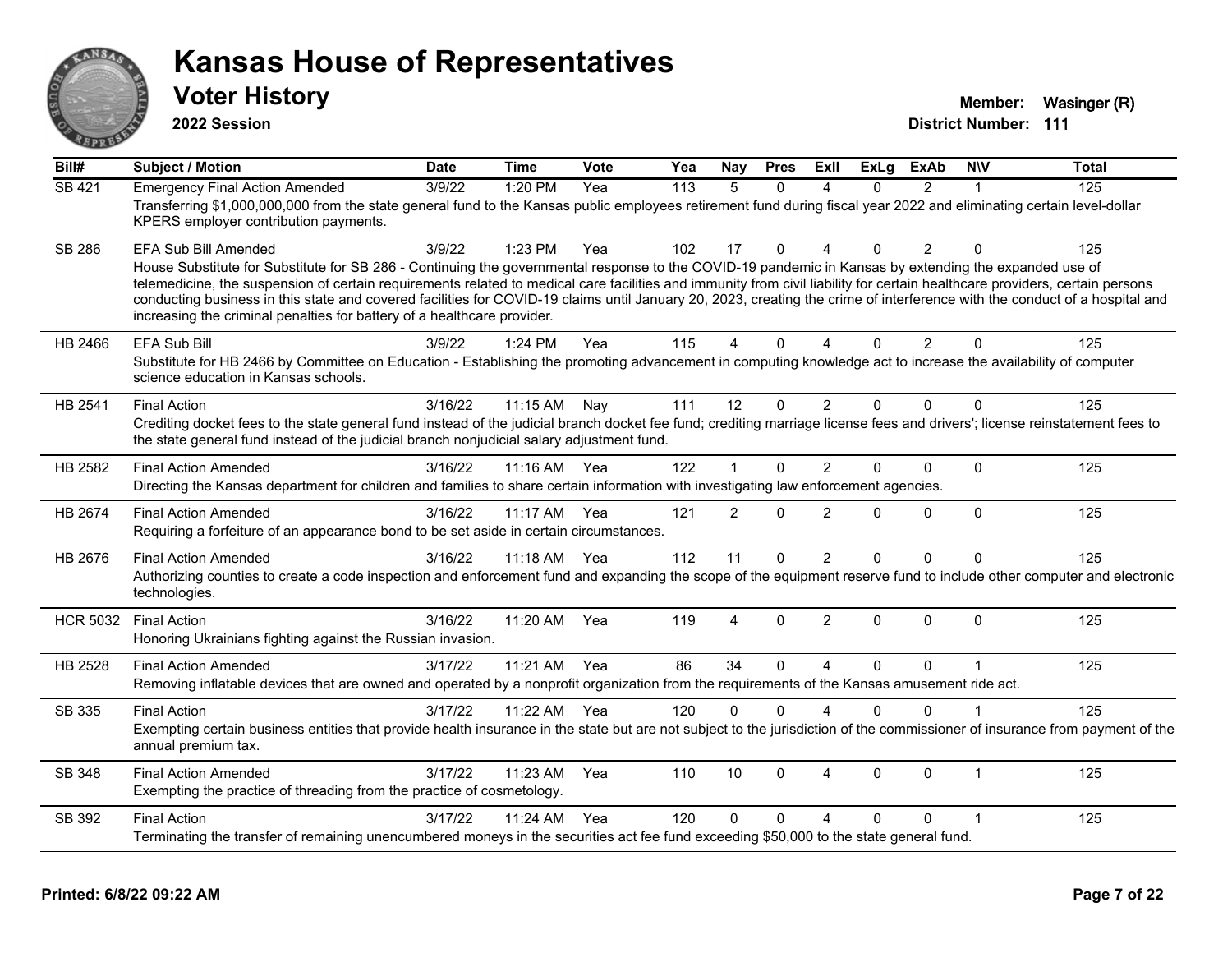

**2022 Session**

**Voter History Member:** Wasinger (R)

| Bill#          | <b>Subject / Motion</b>                                                                                                                                                                                                                                                                                                        | <b>Date</b> | <b>Time</b> | <b>Vote</b> | Yea | Nay            | <b>Pres</b>    | <b>Exll</b>              | <b>ExLg</b> | <b>ExAb</b>    | <b>NIV</b>     | <b>Total</b> |
|----------------|--------------------------------------------------------------------------------------------------------------------------------------------------------------------------------------------------------------------------------------------------------------------------------------------------------------------------------|-------------|-------------|-------------|-----|----------------|----------------|--------------------------|-------------|----------------|----------------|--------------|
| <b>HB 2712</b> | <b>Emergency Final Action</b>                                                                                                                                                                                                                                                                                                  | 3/17/22     | 11:47 AM    | Yea         | 119 |                | $\Omega$       | $\boldsymbol{\varDelta}$ | $\Omega$    | $\Omega$       | 1              | 125          |
|                | Establishing the Kansas commission for the United States semiquincentennial.                                                                                                                                                                                                                                                   |             |             |             |     |                |                |                          |             |                |                |              |
| <b>SB 408</b>  | <b>Emergency Final Action Amended</b>                                                                                                                                                                                                                                                                                          | 3/17/22     | 11:48 AM    | Yea         | 117 | 3              | $\Omega$       | $\overline{4}$           | $\Omega$    | $\mathbf{0}$   | $\mathbf{1}$   | 125          |
|                | Increasing the criminal penalties for multiple thefts of mail.                                                                                                                                                                                                                                                                 |             |             |             |     |                |                |                          |             |                |                |              |
| SB 400         | <b>EFA Sub Bill</b>                                                                                                                                                                                                                                                                                                            | 3/17/22     | 11:49 AM    | Yea         | 120 | 0              | $\Omega$       | $\Lambda$                | $\Omega$    | $\Omega$       |                | 125          |
|                | Substitute for SB 400 by Committee on Financial Institutions and Insurance - Updating certain requirements and conditions relating to the creation, modification and                                                                                                                                                           |             |             |             |     |                |                |                          |             |                |                |              |
|                | termination of trusts in the Kansas uniform trust code and updating the definition of-áresident trust for tax purposes.                                                                                                                                                                                                        |             |             |             |     |                |                |                          |             |                |                |              |
| SB 366         | <b>Emergency Final Action Amended</b>                                                                                                                                                                                                                                                                                          | 3/17/22     | 11:50 AM    | Yea         | 120 | 0              | $\Omega$       | $\boldsymbol{\Lambda}$   | $\Omega$    | $\Omega$       | $\overline{1}$ | 125          |
|                | Specifying that the crime of burglary includes, without authority, entering into or remaining within any locked or secured portion of any dwelling, building or other                                                                                                                                                          |             |             |             |     |                |                |                          |             |                |                |              |
|                | structure, with intent to commit another crime therein.                                                                                                                                                                                                                                                                        |             |             |             |     |                |                |                          |             |                |                |              |
| SB 313         | <b>Emergency Final Action Amended</b>                                                                                                                                                                                                                                                                                          | 3/21/22     | 3:39 PM     | Yea         | 122 | 0              | $\mathbf 0$    | $\overline{2}$           | $\Omega$    | 1              | $\mathbf{0}$   | 125          |
|                | Designating a portion of United States highway 69 as the Senator Tom R Van Sickle memorial highway.                                                                                                                                                                                                                            |             |             |             |     |                |                |                          |             |                |                |              |
| SB 448         | <b>Emergency Final Action</b>                                                                                                                                                                                                                                                                                                  | 3/21/22     | 3:40 PM     | Yea         | 122 | 0              | $\Omega$       | $\overline{2}$           | $\Omega$    |                | $\Omega$       | 125          |
|                | Adopting the national association of insurance commissioner's amendments to the unfair trade practices act excluding commercial property and casualty insurance                                                                                                                                                                |             |             |             |     |                |                |                          |             |                |                |              |
|                | producers, brokers and insurers from prohibitions on giving rebates as an inducement to sales.                                                                                                                                                                                                                                 |             |             |             |     |                |                |                          |             |                |                |              |
| SB 300         | <b>EFA Sub Bill</b>                                                                                                                                                                                                                                                                                                            | 3/21/22     | 3:41 PM     | Yea         | 121 |                | $\Omega$       | $\mathfrak{p}$           | $\Omega$    |                | $\Omega$       | 125          |
|                | Substitute for SB 300 by Committee on Judiciary GÇô Amending the Kansas racketeer influenced and corrupt organization act to add a person who has engaged in<br>identity theft or identity fraud to the definition of "covered person" and add identity theft and identity fraud to the definition of "racketeering activity". |             |             |             |     |                |                |                          |             |                |                |              |
|                |                                                                                                                                                                                                                                                                                                                                |             |             |             |     |                |                |                          |             |                |                |              |
| SB 261         | <b>EFA Sub Bill</b>                                                                                                                                                                                                                                                                                                            | 3/21/22     | 3:43 PM     | Yea         | 96  | 26             | $\Omega$       | 2                        | $\Omega$    |                | $\Omega$       | 125          |
|                | Substitute for SB 261 by Committee on Agriculture -- Prohibiting the use of identifiable meat terms on the labels of meat analogs when such labels do not include proper<br>qualifying language to indicate that such products do not contain meat.                                                                            |             |             |             |     |                |                |                          |             |                |                |              |
|                |                                                                                                                                                                                                                                                                                                                                |             |             |             |     |                |                |                          |             |                |                |              |
| SB 417         | <b>Emergency Final Action</b><br>Establishing minimum and maximum permit renewal fees for certain solid waste disposal areas and processing facilities.                                                                                                                                                                        | 3/21/22     | 3:44 PM     | Yea         | 120 | $\overline{2}$ | $\Omega$       | $\overline{2}$           | $\Omega$    | $\overline{1}$ | $\mathbf 0$    | 125          |
|                |                                                                                                                                                                                                                                                                                                                                |             |             |             |     |                |                |                          |             |                |                |              |
| HB 2644        | <b>Emergency Final Action</b>                                                                                                                                                                                                                                                                                                  | 3/21/22     | 3:46 PM     | Yea         | 115 | 7              | $\Omega$       | 2                        | $\Omega$    | $\mathbf{1}$   | $\Omega$       | 125          |
|                | Designating the Sandhill plum as the official state fruit.                                                                                                                                                                                                                                                                     |             |             |             |     |                |                |                          |             |                |                |              |
| HB 2447        | <b>EFA Sub Bill</b>                                                                                                                                                                                                                                                                                                            | 3/21/22     | 3:47 PM     | Yea         | 120 | $\overline{2}$ | $\overline{0}$ | $\overline{2}$           | 0           |                | $\Omega$       | 125          |
|                | Permitting testimony to be presented using a two-way electronic audio-video communication device during a preliminary hearing.                                                                                                                                                                                                 |             |             |             |     |                |                |                          |             |                |                |              |
| <b>SB 200</b>  | <b>Emergency Final Action Amended</b>                                                                                                                                                                                                                                                                                          | 3/21/22     | 3:48 PM     | Yea         | 119 | 3              | ∩              | 2                        | U           |                | $\Omega$       | 125          |
|                | Expanding the pharmacist's scope of practice to include initiation of therapy for influenza, strep throat or urinary tract infection, pursuant to a statewide protocol adopted                                                                                                                                                 |             |             |             |     |                |                |                          |             |                |                |              |
|                | by the collaborative drug therapy management advisory committee.                                                                                                                                                                                                                                                               |             |             |             |     |                |                |                          |             |                |                |              |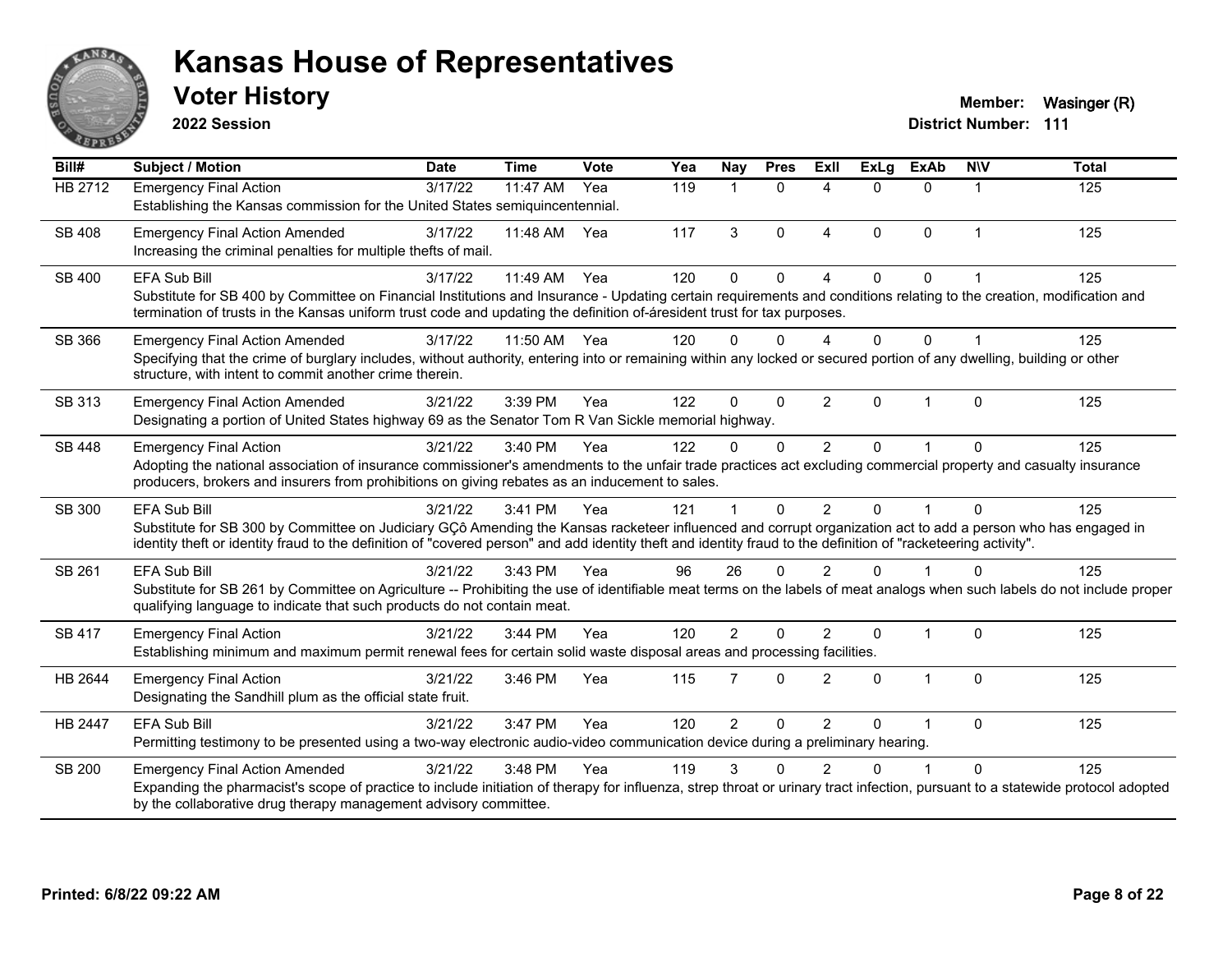

**2022 Session**

| Bill#         | <b>Subject / Motion</b>                                                                                                                                                                                                                                                                                                                                                                                                                                                                                                                                                                                                                                                      | <b>Date</b> | <b>Time</b> | <b>Vote</b> | Yea | <b>Nay</b>   | <b>Pres</b>  | <b>ExII</b>    | <b>ExLg</b> | <b>ExAb</b>    | <b>NIV</b>   | <b>Total</b> |
|---------------|------------------------------------------------------------------------------------------------------------------------------------------------------------------------------------------------------------------------------------------------------------------------------------------------------------------------------------------------------------------------------------------------------------------------------------------------------------------------------------------------------------------------------------------------------------------------------------------------------------------------------------------------------------------------------|-------------|-------------|-------------|-----|--------------|--------------|----------------|-------------|----------------|--------------|--------------|
| <b>SB 336</b> | <b>Emergency Final Action</b><br>Updating certain investment limitation requirements to provide increased options for Kansas domiciled life insurance companies investing in equity interests and<br>preferred stock.                                                                                                                                                                                                                                                                                                                                                                                                                                                        | 3/21/22     | 3:49 PM     | Yea         | 121 | $\mathbf{1}$ | $\Omega$     | $\mathfrak{p}$ | $\Omega$    |                | $\Omega$     | 125          |
| HB 2253       | <b>Emergency Final Action Amended</b><br>Updating certain provisions of the prescription monitoring program act relating to program data, storage and access, increasing the membership of the advisory<br>committee and providing for setup and annual maintenance fees for program data integration.                                                                                                                                                                                                                                                                                                                                                                       | 3/21/22     | 3:50 PM     | Yea         | 121 | $\mathbf{1}$ | $\mathbf{0}$ | $\overline{2}$ | $\Omega$    |                | $\mathbf{0}$ | 125          |
| HB 2632       | <b>Emergency Final Action</b><br>Requiring a referral of an alleged victim of child abuse or neglect for a examination as part of an investigation, creating a program in the department of health and<br>environment to provide training and payment and defining child abuse review and evaluation providers, networks, examinations and referrals and child abuse medical<br>resource centers.                                                                                                                                                                                                                                                                            | 3/21/22     | 3:52 PM     | Nay         | 95  | 27           | $\mathbf{0}$ | $\overline{2}$ | 0           |                | $\Omega$     | 125          |
| SB 346        | <b>Emergency Final Action Amended</b><br>Allowing for the on-farm retail sale of milk and milk products, authorizing the secretary of agriculture to declare an imminent health hazard, extending certain milk and<br>dairy license fees and establishing certain standards for milk.                                                                                                                                                                                                                                                                                                                                                                                        | 3/21/22     | 3:53 PM     | Yea         | 119 | 3            | $\mathbf{0}$ | 2              | $\Omega$    |                | $\Omega$     | 125          |
| SB 141        | <b>Emergency Final Action</b><br>Enacting the Kansas uniform directed trust act.                                                                                                                                                                                                                                                                                                                                                                                                                                                                                                                                                                                             | 3/21/22     | 3:54 PM     | Yea         | 122 | $\mathbf 0$  | $\mathbf 0$  | $\overline{2}$ | 0           | $\overline{1}$ | $\mathbf 0$  | 125          |
| SB 343        | <b>Emergency Final Action Amended</b><br>Updating the term "hearing impaired"; to "hard of hearing"; in statutes related to persons with hearing loss.                                                                                                                                                                                                                                                                                                                                                                                                                                                                                                                       | 3/21/22     | 3:55 PM     | Yea         | 122 | $\mathbf 0$  | $\mathbf 0$  | $\overline{2}$ | 0           | $\overline{1}$ | $\mathbf 0$  | 125          |
| SB 446        | <b>Emergency Final Action Amended</b><br>Designating bridges on U.S. highway 166 and K-66 highway as Veterans Memorial Bridge.                                                                                                                                                                                                                                                                                                                                                                                                                                                                                                                                               | 3/21/22     | 3:56 PM     | Yea         | 122 | $\Omega$     | $\mathbf 0$  | $\overline{2}$ | 0           | $\mathbf{1}$   | $\mathbf 0$  | 125          |
| SB 483        | <b>Emergency Final Action</b><br>Increasing criminal penalties for theft and criminal damage to property involving remote service units such as automated cash dispensing machines and automated<br>teller machines.                                                                                                                                                                                                                                                                                                                                                                                                                                                         | 3/21/22     | 3:57 PM     | Yea         | 122 | $\mathbf{0}$ | $\Omega$     | $\overline{2}$ | 0           |                | $\Omega$     | 125          |
| <b>SB 19</b>  | EFA Sub Bill<br>House Substitute for SB 19 by Committee on Energy, Utilities and Telecommunications - Implementing the 988 suicide prevention and mental health crisis hotline in<br>Kansas.                                                                                                                                                                                                                                                                                                                                                                                                                                                                                 | 3/21/22     | 3:58 PM     | Yea         | 114 | 8            | $\mathbf{0}$ | 2              | $\Omega$    |                | $\Omega$     | 125          |
| HB 2600       | <b>Emergency Final Action Amended</b><br>Authorizing the state board of regents on behalf of Emporia state university to sell certain real property in the city of Emporia, Lyon county, Kansas; the university of<br>Kansas to exchange and convey certain real property in Douglas county, Kansas, and to accept certain real property in Douglas county, Kansas, from the Kansas<br>university endowment association; Kansas state university to sell certain real property in Riley county and Cherokee county, Kansas, and Douglas county, Nebraska;<br>and Pittsburg state university to sell certain real property in the city of Pittsburg, Crawford county, Kansas. | 3/21/22     | 4:00 PM     | Yea         | 122 | $\Omega$     | $\Omega$     | 2              | $\Omega$    |                | $\Omega$     | 125          |
| SB 215        | <b>Emergency Final Action Amended</b><br>Transferring the authority for postsecondary driver's education programs and driver training schools from the state board of regents to the department of revenue.                                                                                                                                                                                                                                                                                                                                                                                                                                                                  | 3/21/22     | 4:01 PM     | Yea         | 122 |              |              | $\overline{2}$ | 0           |                | $\Omega$     | 125          |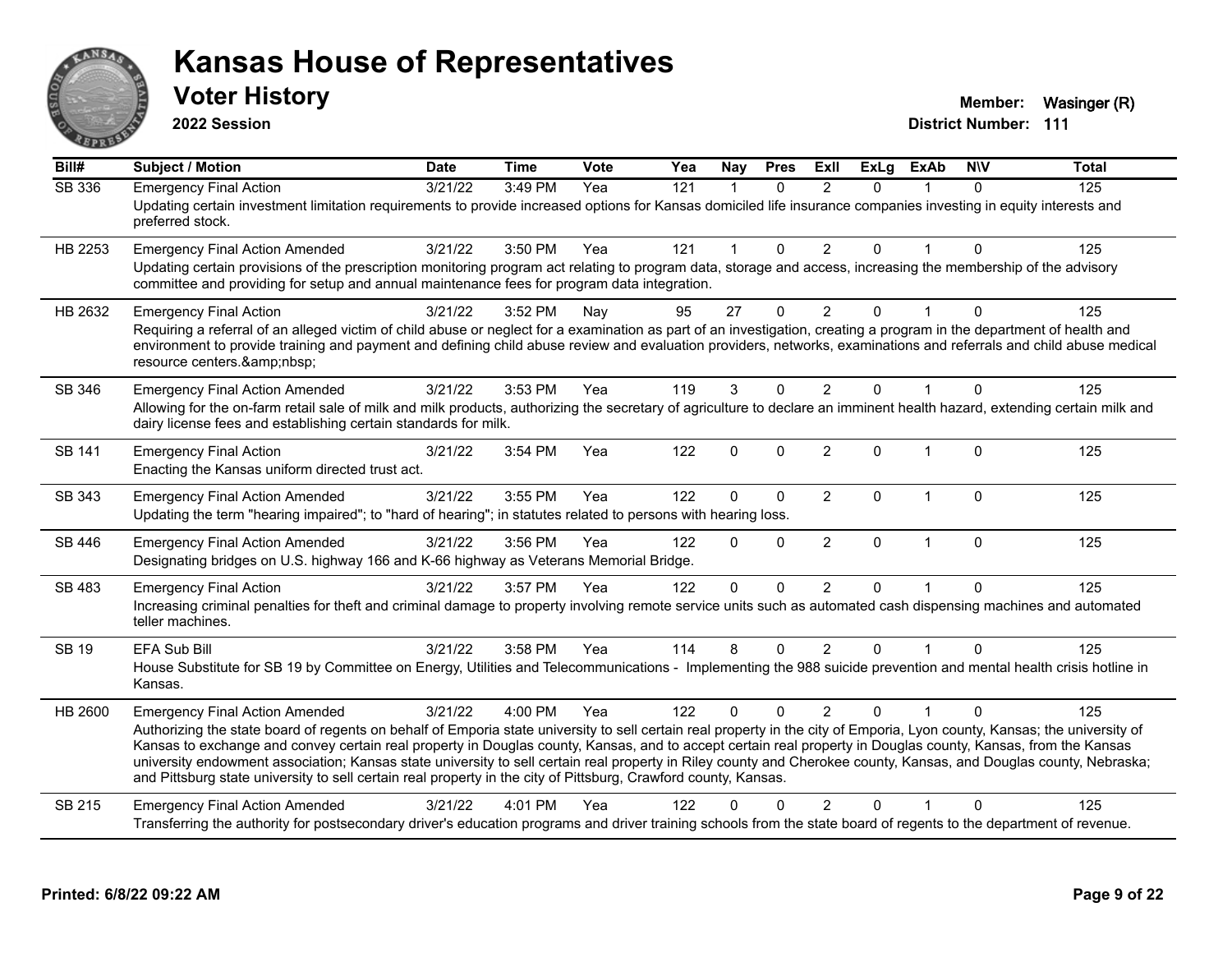

**2022 Session**

**Voter History Member:** Wasinger (R)

| Bill#            | <b>Subject / Motion</b>                                                                                                                                                                                                                                                                                          | Date    | <b>Time</b>  | <b>Vote</b> | Yea | Nay          | <b>Pres</b>  | ExII           | ExLg         | <b>ExAb</b>    | <b>NIV</b>     | <b>Total</b> |
|------------------|------------------------------------------------------------------------------------------------------------------------------------------------------------------------------------------------------------------------------------------------------------------------------------------------------------------|---------|--------------|-------------|-----|--------------|--------------|----------------|--------------|----------------|----------------|--------------|
| SB <sub>28</sub> | <b>EFA Sub Bill</b><br>House Substitute for SB 28 by Committee on Insurance and Pensions - Enacting the pharmacy benefits manager licensure act and requiring licensure rather than<br>registration of such entities.                                                                                            | 3/21/22 | 4:02 PM      | Yea         | 120 | 2            | $\Omega$     | $\mathfrak{p}$ | $\Omega$     |                | $\Omega$       | 125          |
| SB 419           | <b>Emergency Final Action</b><br>Allowing certain employees from the department of corrections to attend the Kansas law enforcement training center and including special agents of the department of<br>corrections in the definition of law enforcement officer under the Kansas law enforcement training act. | 3/21/22 | 4:03 PM      | Yea         | 122 | $\mathbf 0$  | $\Omega$     | $\overline{2}$ | $\Omega$     |                | $\Omega$       | 125          |
| SB 440           | <b>Emergency Final Action</b><br>Establishing when an occupational therapist may treat a patient without referral from a physician and requiring occupational therapists to maintain professional liability<br>insurance.                                                                                        | 3/21/22 | 4:04 PM      | Yea         | 121 | $\mathbf 0$  | 0            | $\overline{2}$ | $\Omega$     | $\mathbf 1$    |                | 125          |
| SB 34            | EFA Sub Bill Amended<br>Substitute for SB 34 by Committee on Federal and State Affairs - Requiring review of administrative rules and regulations every five years.                                                                                                                                              | 3/21/22 | 4:06 PM      | Yea         | 88  | 34           | $\Omega$     | 2              | 0            |                | $\Omega$       | 125          |
| SB 453           | <b>Emergency Final Action Amended</b><br>Requiring adult care home certified aides who take training courses to demonstrate certain skills to successfully complete such training courses and requiring licensed<br>nurses to teach and evaluate such training courses.                                          | 3/21/22 | 4:07 PM      | Yea         | 122 | $\mathbf 0$  | $\Omega$     | 2              | $\Omega$     |                | $\Omega$       | 125          |
| SB 330           | <b>Emergency Final Action</b><br>Authorizing the construction of a memorial honoring Kansas gold star families.                                                                                                                                                                                                  | 3/21/22 | 4:08 PM      | Yea         | 122 | $\mathbf 0$  | $\mathbf 0$  | $\overline{2}$ | 0            | 1              | $\mathbf 0$    | 125          |
| SB 331           | <b>Emergency Final Action Amended</b><br>Updating the version of risk-based capital instructions in effect.                                                                                                                                                                                                      | 3/21/22 | 4:09 PM      | Yea         | 121 | $\mathbf{1}$ | $\mathbf{0}$ | $\overline{2}$ | $\Omega$     | $\overline{1}$ | $\Omega$       | 125          |
| SB 451           | <b>Emergency Final Action Amended</b><br>Requiring an individual to maintain enrollment on a tribal membership roll to receive a free permanent hunting license.                                                                                                                                                 | 3/21/22 | 4:10 PM      | Yea         | 122 | $\mathbf{0}$ | $\Omega$     | 2              | $\mathbf{0}$ | $\overline{1}$ | $\Omega$       | 125          |
| SB 479           | <b>Emergency Final Action Amended</b><br>Authorizing a permanent memorial commemorating the Kansas suffragist movement to be placed in the state capitol and establishing the Kansas suffragist memorial<br>fund.                                                                                                | 3/21/22 | 4:11 PM      | Yea         | 122 | $\Omega$     | $\Omega$     | $\mathfrak{p}$ | $\Omega$     | $\overline{1}$ | $\Omega$       | 125          |
| HB 2734          | <b>Emergency Final Action</b><br>Reinstating the social worker applicant option for board-approved postgraduate supervised experience and allowing master's and clinical level licensees to take the<br>baccalaureate addiction counselor test.                                                                  | 3/21/22 | 4:12 PM      | Yea         | 122 | $\Omega$     | $\Omega$     | $\overline{2}$ | $\Omega$     |                | $\Omega$       | 125          |
| SB 267           | Motion to Amend - Winn<br>Substitute for SB 267 by Committee on Ways and Means - Appropriations for FY 2021, FY 2022, FY 2023 and FY 2024 for various state agencies.                                                                                                                                            | 3/22/22 | 11:42 AM Nay |             | 44  | 76           | 0            | $\mathbf{1}$   | 0            | $\overline{2}$ | $\overline{2}$ | 125          |
| <b>SB 267</b>    | Motion to Amend - Gartner<br>Substitute for SB 267 by Committee on Ways and Means - Appropriations for FY 2021, FY 2022, FY 2023 and FY 2024 for various state agencies.                                                                                                                                         | 3/22/22 | 12:01 PM Nay |             | 37  | 84           | $\Omega$     |                | $\Omega$     | $\mathcal{P}$  |                | 125          |
| SB 267           | Motion to Amend - Helgerson<br>Substitute for SB 267 by Committee on Ways and Means - Appropriations for FY 2021, FY 2022, FY 2023 and FY 2024 for various state agencies.                                                                                                                                       | 3/22/22 | 12:25 PM Nay |             | 49  | 72           | $\Omega$     |                | 0            | $\overline{2}$ |                | 125          |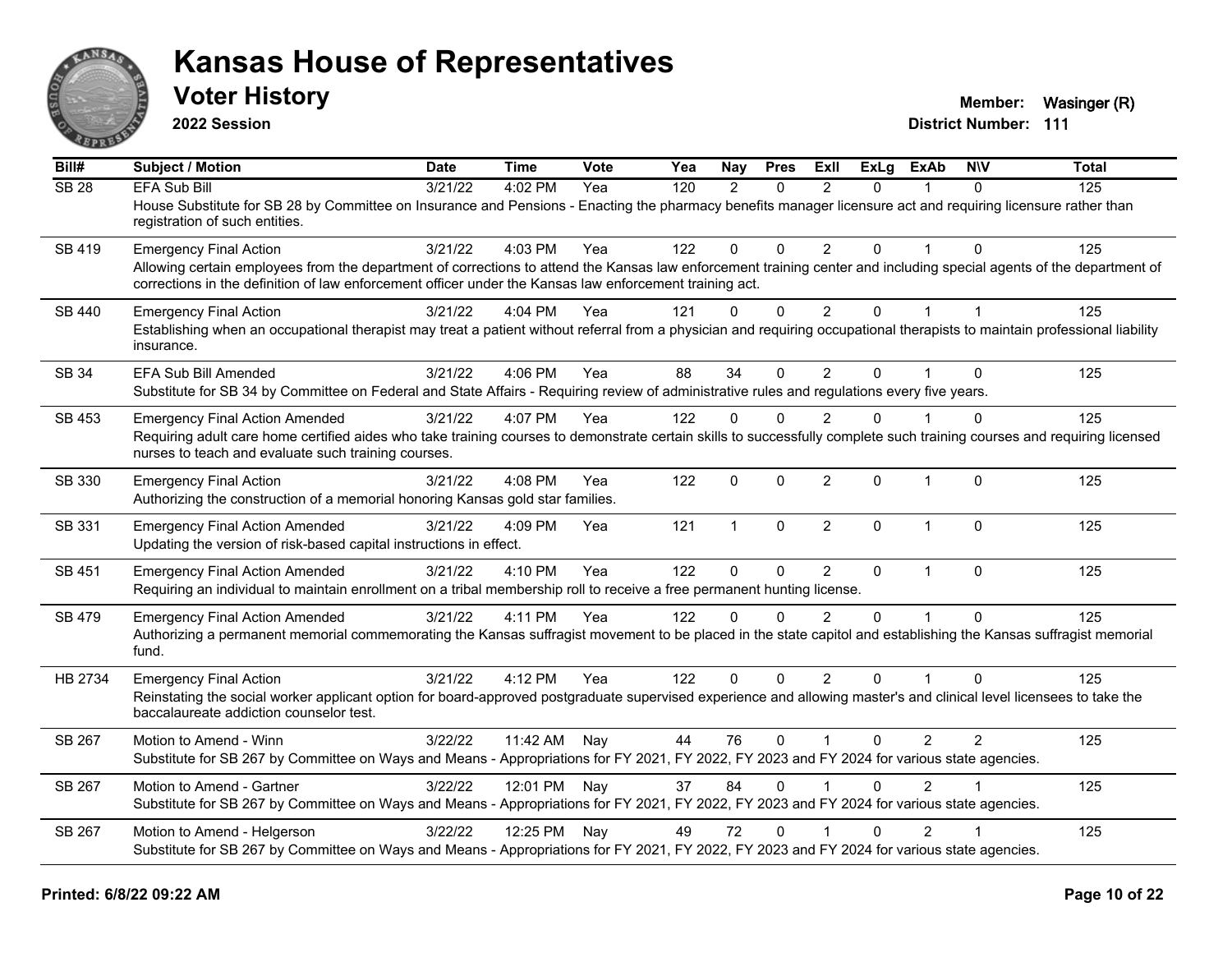

**2022 Session**

| Bill#   | <b>Subject / Motion</b>                                                                                                                                                                                                                                                                                                                                                                                                                                                                                                                                                                                                                                                                                                                                                                                                                                                                                                                             | <b>Date</b> | <b>Time</b> | Vote       | Yea | Nay | <b>Pres</b>  | ExII         | <b>ExLg</b>  | <b>ExAb</b>    | <b>NIV</b>     | <b>Total</b> |
|---------|-----------------------------------------------------------------------------------------------------------------------------------------------------------------------------------------------------------------------------------------------------------------------------------------------------------------------------------------------------------------------------------------------------------------------------------------------------------------------------------------------------------------------------------------------------------------------------------------------------------------------------------------------------------------------------------------------------------------------------------------------------------------------------------------------------------------------------------------------------------------------------------------------------------------------------------------------------|-------------|-------------|------------|-----|-----|--------------|--------------|--------------|----------------|----------------|--------------|
| SB 267  | Motion to Amend - Helgerson<br>Substitute for SB 267 by Committee on Ways and Means - Appropriations for FY 2021, FY 2022, FY 2023 and FY 2024 for various state agencies.                                                                                                                                                                                                                                                                                                                                                                                                                                                                                                                                                                                                                                                                                                                                                                          | 3/22/22     | 1:06 PM     | <b>NIV</b> | 36  | 81  | $\Omega$     | 1            | $\Omega$     | $\overline{2}$ | 5              | 125          |
| HB 2512 | Motion to Amend - Ousley<br>Substitute for Substitute for HB 2512 by Committee on K-12 Education Budget - Making appropriations for the Kansas state department of education for FY 2022, FY<br>2023 and FY 2024, establishing requirements relating to academic achievement and third-grade literacy, authorizing credits to be earned through alternative educational<br>opportunities, requiring KSHSAA members and employees to report child abuse and neglect, requiring boards of education of school districts to consider district needs<br>assessments and academic assessments when approving district budgets, authorizing part-time enrollment for certain students, establishing an alternative graduation<br>rate calculation for virtual schools, providing virtual school state aid for credit deficient students and amending the age of initial eligibility for the tax credit for low income<br>students scholarship program.    | 3/22/22     | 2:02 PM     | Nay        | 58  | 54  | 0            |              | $\Omega$     | $\overline{2}$ | 10             | 125          |
| HB 2512 | Motion to Amend - Hoye<br>Substitute for Substitute for HB 2512 by Committee on K-12 Education Budget - Making appropriations for the Kansas state department of education for FY 2022, FY<br>2023 and FY 2024, establishing requirements relating to academic achievement and third-grade literacy, authorizing credits to be earned through alternative educational<br>opportunities, requiring KSHSAA members and employees to report child abuse and neglect, requiring boards of education of school districts to consider district needs<br>assessments and academic assessments when approving district budgets, authorizing part-time enrollment for certain students, establishing an alternative graduation<br>rate calculation for virtual schools, providing virtual school state aid for credit deficient students and amending the age of initial eligibility for the tax credit for low income<br>students scholarship program.      | 3/22/22     | 2:13 PM     | Nay        | 38  | 81  | $\Omega$     |              | $\Omega$     | $\overline{2}$ | 3              | 125          |
| HB 2512 | Motion to Amend - Hoye<br>Substitute for Substitute for HB 2512 by Committee on K-12 Education Budget - Making appropriations for the Kansas state department of education for FY 2022, FY<br>2023 and FY 2024, establishing requirements relating to academic achievement and third-grade literacy, authorizing credits to be earned through alternative educational<br>opportunities, requiring KSHSAA members and employees to report child abuse and neglect, requiring boards of education of school districts to consider district needs<br>assessments and academic assessments when approving district budgets, authorizing part-time enrollment for certain students, establishing an alternative graduation<br>rate calculation for virtual schools, providing virtual school state aid for credit deficient students and amending the age of initial eligibility for the tax credit for low income<br>students scholarship program.      | 3/22/22     | 2:18 PM     | Nay        | 44  | 73  | $\Omega$     |              | $\Omega$     | $\overline{2}$ | 5              | 125          |
| HB 2512 | Motion to reconsider action<br>Substitute for Substitute for HB 2512 by Committee on K-12 Education Budget - Making appropriations for the Kansas state department of education for FY 2022, FY<br>2023 and FY 2024, establishing requirements relating to academic achievement and third-grade literacy, authorizing credits to be earned through alternative educational<br>opportunities, requiring KSHSAA members and employees to report child abuse and neglect, requiring boards of education of school districts to consider district needs<br>assessments and academic assessments when approving district budgets, authorizing part-time enrollment for certain students, establishing an alternative graduation<br>rate calculation for virtual schools, providing virtual school state aid for credit deficient students and amending the age of initial eligibility for the tax credit for low income<br>students scholarship program. | 3/22/22     | 2:24 PM     | Yea        | 75  | 45  | 0            |              | $\mathbf{0}$ | $\overline{2}$ | 2              | 125          |
| HB 2512 | Motion to Amend - Ousley<br>Substitute for Substitute for HB 2512 by Committee on K-12 Education Budget - Making appropriations for the Kansas state department of education for FY 2022, FY<br>2023 and FY 2024, establishing requirements relating to academic achievement and third-grade literacy, authorizing credits to be earned through alternative educational<br>opportunities, requiring KSHSAA members and employees to report child abuse and neglect, requiring boards of education of school districts to consider district needs<br>assessments and academic assessments when approving district budgets, authorizing part-time enrollment for certain students, establishing an alternative graduation<br>rate calculation for virtual schools, providing virtual school state aid for credit deficient students and amending the age of initial eligibility for the tax credit for low income<br>students scholarship program.    | 3/22/22     | 2:30 PM     | Nay        | 50  | 70  | $\mathbf{0}$ | $\mathbf{1}$ | $\Omega$     | $\overline{2}$ | $\overline{2}$ | 125          |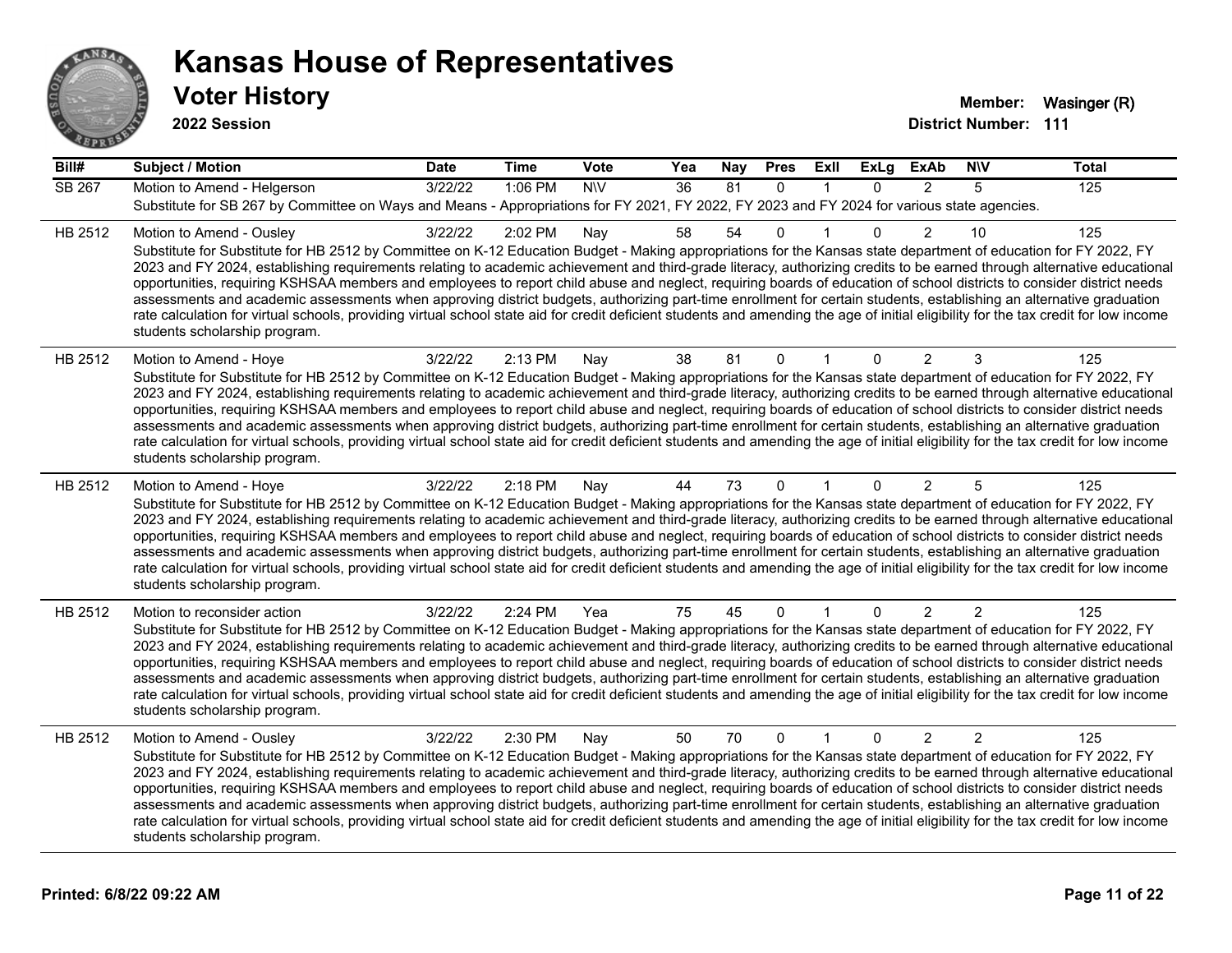

**2022 Session**

| Bill#          | <b>Subject / Motion</b>                                                                                                                                                                                                                                                                                                                                                                                                                                                                                                                                                                                                                                                                                                                                                                                                                                                                                                                               | <b>Date</b> | <b>Time</b>  | Vote | Yea | Nay      | <b>Pres</b> | ExII           | <b>ExLg</b>  | <b>ExAb</b>    | <b>NIV</b>   | <b>Total</b> |
|----------------|-------------------------------------------------------------------------------------------------------------------------------------------------------------------------------------------------------------------------------------------------------------------------------------------------------------------------------------------------------------------------------------------------------------------------------------------------------------------------------------------------------------------------------------------------------------------------------------------------------------------------------------------------------------------------------------------------------------------------------------------------------------------------------------------------------------------------------------------------------------------------------------------------------------------------------------------------------|-------------|--------------|------|-----|----------|-------------|----------------|--------------|----------------|--------------|--------------|
| <b>HB 2631</b> | Motion to Amend - Carmichael<br>Enacting the career technical education credential and transition incentive for employment success act to provide additional state aid for school districts based on<br>students obtaining a credential.                                                                                                                                                                                                                                                                                                                                                                                                                                                                                                                                                                                                                                                                                                              | 3/22/22     | 8:36 PM      | Nay  | 57  | 62       | $\Omega$    |                | $\Omega$     | $\mathfrak{p}$ | 3            | 125          |
| HB 2512        | Final Action Sub Bill Amended<br>Substitute for Substitute for HB 2512 by Committee on K-12 Education Budget - Making appropriations for the Kansas state department of education for FY 2022, FY<br>2023 and FY 2024, establishing requirements relating to academic achievement and third-grade literacy, authorizing credits to be earned through alternative educational<br>opportunities, requiring KSHSAA members and employees to report child abuse and neglect, requiring boards of education of school districts to consider district needs<br>assessments and academic assessments when approving district budgets, authorizing part-time enrollment for certain students, establishing an alternative graduation<br>rate calculation for virtual schools, providing virtual school state aid for credit deficient students and amending the age of initial eligibility for the tax credit for low income<br>students scholarship program. | 3/23/22     | 10:24 AM     | Yea  | 76  | 46       | $\Omega$    | 2              | 0            |                | 0            | 125          |
| HB 2609        | <b>Final Action</b><br>Allowing restricted driver's license holders to drive to and from worship services for any religious organizations at age 15.                                                                                                                                                                                                                                                                                                                                                                                                                                                                                                                                                                                                                                                                                                                                                                                                  | 3/23/22     | 10:25 AM Yea |      | 95  | 27       | $\Omega$    | $\overline{2}$ | $\mathbf{0}$ | $\mathbf{1}$   | $\mathbf{0}$ | 125          |
| HB 2615        | Final Action Sub Bill Amended<br>Substitute for HB 2615 by Committee on K-12 Education Budget - Allowing K-12 students to transfer to and attend school in any school district in the state.                                                                                                                                                                                                                                                                                                                                                                                                                                                                                                                                                                                                                                                                                                                                                          | 3/23/22     | 10:27 AM     | Yea  | 63  | 59       | $\Omega$    | 2              | $\Omega$     | $\mathbf{1}$   | $\mathbf{0}$ | 125          |
| HB 2631        | <b>Final Action Amended</b><br>Enacting the career technical education credential and transition incentive for employment success act to provide additional state aid for school districts based on<br>students obtaining a credential.                                                                                                                                                                                                                                                                                                                                                                                                                                                                                                                                                                                                                                                                                                               | 3/23/22     | 10:28 AM     | Yea  | 122 | $\Omega$ | $\Omega$    | 2              | 0            |                | $\Omega$     | 125          |
| HB 2717        | <b>Final Action Amended</b><br>Prohibiting any municipality from preventing the enforcement of federal immigration laws, requiring municipal law enforcement agencies to provide written notice to each<br>law enforcement officer of the officer's duty to cooperate with state and federal agencies in the enforcement of immigration laws and requiring any municipal<br>identification card to state on its face that it is not valid for state identification.                                                                                                                                                                                                                                                                                                                                                                                                                                                                                   | 3/23/22     | 10:30 AM     | Yea  | 84  | 38       | $\Omega$    | 2              | $\Omega$     | 1              | $\Omega$     | 125          |
| <b>HB 2737</b> | <b>Final Action Sub Bill</b><br>Substitute for HB 2737 by Committee on Redistricting - Proposing state representative redistricting plan free state 3f.                                                                                                                                                                                                                                                                                                                                                                                                                                                                                                                                                                                                                                                                                                                                                                                               | 3/23/22     | 10:32 AM     | Yea  | 112 | 10       | $\Omega$    | $\overline{2}$ | $\Omega$     | 1              | $\mathbf{0}$ | 125          |
| <b>SB 161</b>  | <b>Final Action Amended</b><br>Providing for the use of personal package delivery devices on sidewalks and crosswalks, exempting such devices from motor vehicle regulation and limiting additional<br>municipal regulation.                                                                                                                                                                                                                                                                                                                                                                                                                                                                                                                                                                                                                                                                                                                          | 3/23/22     | 10:34 AM     | Yea  | 75  | 47       | $\Omega$    | $\mathfrak{p}$ | 0            |                | $\Omega$     | 125          |
| <b>SB 199</b>  | <b>Final Action Amended</b><br>Providing for short-term, limited-duration health plans.                                                                                                                                                                                                                                                                                                                                                                                                                                                                                                                                                                                                                                                                                                                                                                                                                                                               | 3/23/22     | 10:35 AM     | Yea  | 73  | 49       | $\Omega$    | $\overline{2}$ | $\Omega$     | $\mathbf{1}$   | $\mathbf{0}$ | 125          |
| SB 267         | Final Action Sub Bill Amended<br>House Substitute for Substitute for SB 267 by Committee on Appropriations - Appropriations for FY 2022, FY 2023, FY 2024, and FY 2025 for various state agencies                                                                                                                                                                                                                                                                                                                                                                                                                                                                                                                                                                                                                                                                                                                                                     | 3/23/22     | 10:38 AM     | Yea  | 73  | 49       | $\Omega$    | 2              | $\Omega$     | $\mathbf{1}$   | $\Omega$     | 125          |
| SB 367         | <b>Final Action</b><br>Requiring officers to file copies of receipts with the court when property is seized under a search warrant and providing requirements and procedures for destruction or<br>disposition of dangerous drugs and return or disposition of weapons.                                                                                                                                                                                                                                                                                                                                                                                                                                                                                                                                                                                                                                                                               | 3/23/22     | 10:39 AM     | Yea  | 122 | $\Omega$ | $\Omega$    | $\overline{2}$ | 0            |                | $\Omega$     | 125          |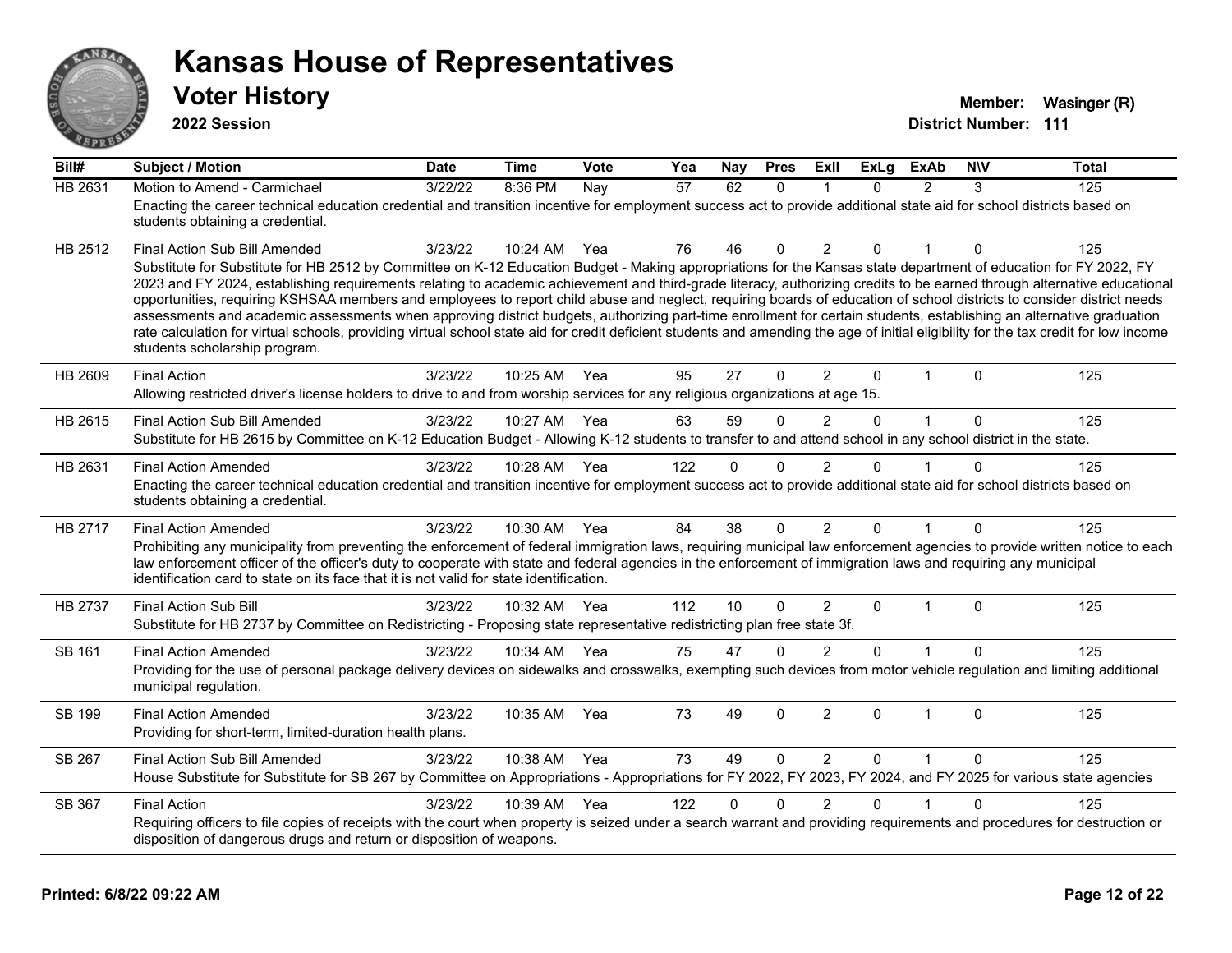

**2022 Session**

**Voter History Member:** Wasinger (R)

| Bill#         | <b>Subject / Motion</b>                                                                                                                                                                                                                                                                                                                                                                                                                                                                                        | <b>Date</b> | <b>Time</b> | Vote | Yea | Nay      | <b>Pres</b>          | ExII           | <b>ExLg</b> | <b>ExAb</b>    | <b>NIV</b>   | <b>Total</b> |
|---------------|----------------------------------------------------------------------------------------------------------------------------------------------------------------------------------------------------------------------------------------------------------------------------------------------------------------------------------------------------------------------------------------------------------------------------------------------------------------------------------------------------------------|-------------|-------------|------|-----|----------|----------------------|----------------|-------------|----------------|--------------|--------------|
| <b>SB 493</b> | <b>Final Action Amended</b><br>Prohibiting cities and counties from regulating plastic and other containers designed for the consumption, transportation or protection of merchandise, food or<br>beverages.                                                                                                                                                                                                                                                                                                   | 3/23/22     | 10:40 AM    | Yea  | 74  | 48       | $\Omega$             | $\overline{2}$ | $\Omega$    |                | $\Omega$     | 125          |
| HB 2231       | Motion to Concur<br>Amending the definition of the crime of conducting a pyramid promotional scheme, providing for an exemption and defining key terms.                                                                                                                                                                                                                                                                                                                                                        | 3/23/22     | 10:43 AM    | Yea  | 118 | 3        | $\blacktriangleleft$ | 2              | 0           |                | $\mathbf{0}$ | 125          |
| SB 506        | <b>Emergency Final Action</b><br>Providing for the north central Kansas down syndrome society distinctive license plate.                                                                                                                                                                                                                                                                                                                                                                                       | 3/23/22     | 12:48 PM    | Yea  | 117 | 5        | $\Omega$             | 2              | $\Omega$    |                | $\mathbf{0}$ | 125          |
| SB 434        | <b>Emergency Final Action</b><br>Creating exemptions in the open records act for records that contain captured license plate data or that pertain to the location of an automated license plate recognition<br>system.                                                                                                                                                                                                                                                                                         | 3/23/22     | 12:49 PM    | Yea  | 122 | 0        | 0                    | $\overline{2}$ | 0           |                | $\Omega$     | 125          |
| HB 2340       | <b>Emergency Final Action Amended</b><br>Increasing the minimum age to 21 to purchase or possess cigarettes and tobacco products.                                                                                                                                                                                                                                                                                                                                                                              | 3/23/22     | 12:50 PM    | Nay  | 79  | 43       | $\mathbf{0}$         | $\overline{2}$ | 0           | $\mathbf{1}$   | $\mathbf{0}$ | 125          |
| HB 2492       | <b>Emergency Final Action Amended</b><br>Submitting claims against the state by the joint committee on special claims against the state.                                                                                                                                                                                                                                                                                                                                                                       | 3/23/22     | 12:52 PM    | Yea  | 116 | 6        | $\mathbf{0}$         | $\overline{2}$ | 0           | $\overline{1}$ | $\mathbf{0}$ | 125          |
| <b>SB 12</b>  | <b>Emergency Final Action Amended</b><br>Requiring the Kansas department for children and families to implement performance-based contracts.                                                                                                                                                                                                                                                                                                                                                                   | 3/23/22     | 12:53 PM    | Yea  | 117 | 5        | $\mathbf 0$          | $\overline{2}$ | 0           | $\mathbf 1$    | $\mathbf 0$  | 125          |
| HB 2502       | <b>Emergency Final Action Amended</b><br>Authorizing retail liquor stores to sell and deliver alcoholic liquor and cereal malt beverages to a caterer, public venue, club or drinking establishment located in any<br>county.                                                                                                                                                                                                                                                                                  | 3/23/22     | 12:54 PM    | Yea  | 112 | 10       | $\Omega$             | 2              | 0           |                | $\Omega$     | 125          |
| HB 2716       | <b>Emergency Final Action</b><br>Concerning the authorization of educational benefits for spouses and dependents of deceased, injured or disabled public safety officers and employees and certain<br>deceased, injured or disabled military personnel and prisoners of war; definitions; increasing the limitation on reimbursements to Kansas educational institutions.                                                                                                                                      | 3/23/22     | 12:55 PM    | Yea  | 122 | $\Omega$ | $\mathbf{0}$         | $\overline{2}$ | 0           |                | $\Omega$     | 125          |
| HB 2495       | <b>Emergency Final Action Amended</b><br>Prohibiting the disclosure of personal information about a person's affiliation with an entity that is exempt from federal income taxation under section 501(c) of the<br>federal internal revenue code.                                                                                                                                                                                                                                                              | 3/23/22     | 12:56 PM    | Yea  | 107 | 13       | 2                    | 2              | $\Omega$    |                | $\Omega$     | 125          |
| <b>SB 150</b> | <b>Emergency Final Action Amended</b><br>Defining and prohibiting certain deceptive lawsuit advertising practices and restricting the use or disclosure of protected health information to solicit individuals for legal<br>services.                                                                                                                                                                                                                                                                          | 3/23/22     | 12:59 PM    | Yea  | 75  | 47       | $\Omega$             | $\overline{2}$ | 0           |                | $\Omega$     | 125          |
| SB 450        | <b>Emergency Final Action</b><br>Sub for SB 450 by Committee on Financial Institutions and Insurance: Eliminating the crediting to the Kansas public employees retirement fund of 80% of the proceeds<br>from the sale of surplus real estate, authorizing state educational institutions to sell and convey real property given to such state educational institutions as an<br>endowment, bequest or gift and authorizing the state board of regents to adopt policies relating to such sale and conveyance. | 3/23/22     | 1:00 PM     | Yea  | 117 | 5        | $\Omega$             | 2              | $\Omega$    |                | $\Omega$     | 125          |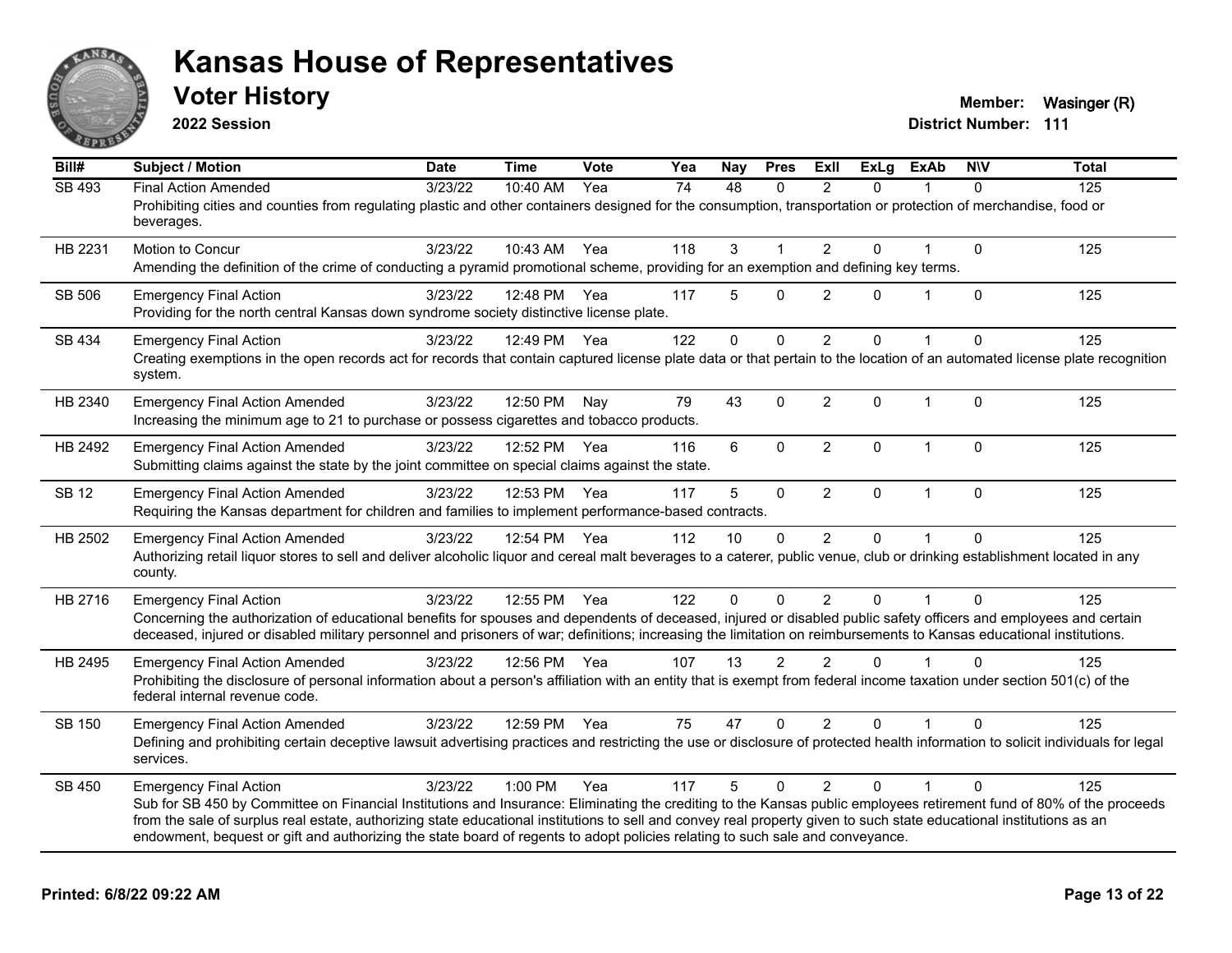

**2022 Session**

**Voter History Member:** Wasinger (R)

| Bill#   | Subject / Motion                                                                                                                                                                                                                                                                                                         | <b>Date</b> | <b>Time</b>  | Vote | Yea | <b>Nay</b>     | <b>Pres</b>  | ExII           | <b>ExLg</b> | <b>ExAb</b>    | <b>NIV</b>     | <b>Total</b> |
|---------|--------------------------------------------------------------------------------------------------------------------------------------------------------------------------------------------------------------------------------------------------------------------------------------------------------------------------|-------------|--------------|------|-----|----------------|--------------|----------------|-------------|----------------|----------------|--------------|
| HB 2504 | <b>Emergency Final Action Sub Bill</b>                                                                                                                                                                                                                                                                                   | 3/23/22     | 1:01 PM      | Yea  | 122 | $\Omega$       | $\Omega$     | 2              | $\Omega$    |                | $\Omega$       | 125          |
|         | Substitute for HB 2504 by Committee on Transportation - Allowing the printing of the international symbol of access for disabled veteran distinctive license plates and<br>certain parking privileges for disabled veterans who meet certain physical disability definitions.                                            |             |              |      |     |                |              |                |             |                |                |              |
| SB 405  | <b>Emergency Final Action Amended</b><br>Authorizing the state historical society to convey certain real property to the Shawnee Tribe.                                                                                                                                                                                  | 3/23/22     | 1:02 PM      | Yea  | 122 | $\mathbf{0}$   | $\mathbf{0}$ | $\overline{2}$ | $\Omega$    | $\mathbf{1}$   | $\Omega$       | 125          |
| HB 2697 | <b>Emergency Final Action Amended</b>                                                                                                                                                                                                                                                                                    | 3/23/22     | 1:02 PM      | Yea  | 122 | 0              | $\mathbf 0$  | $\overline{2}$ | 0           | 1              | $\mathbf{0}$   | 125          |
|         | Making changes to the process for evaluating and treating people who are undergoing evaluation for competency to stand trial and allowing such evaluation and<br>treatment at various facilities.                                                                                                                        |             |              |      |     |                |              |                |             |                |                |              |
| HB 2596 | <b>Emergency Final Action Amended</b>                                                                                                                                                                                                                                                                                    | 3/23/22     | 1:03 PM      | Yea  | 122 | 0              | $\mathbf{0}$ | $\overline{2}$ | $\Omega$    | $\mathbf 1$    | $\mathbf{0}$   | 125          |
|         | Authorizing the board of education of a school district to contract with transportation network companies to provide certain transportation services.                                                                                                                                                                    |             |              |      |     |                |              |                |             |                |                |              |
| SB 563  | EFA Sub Bill Amended                                                                                                                                                                                                                                                                                                     | 3/23/22     | 1:36 PM      | Yea  | 112 | 9              | $\Omega$     | 2              | $\Omega$    | $\overline{2}$ | $\Omega$       | 125          |
|         | Substitute for SB 563 by Committee on Redistricting - Proposing state senatorial redistricting plan liberty three.                                                                                                                                                                                                       |             |              |      |     |                |              |                |             |                |                |              |
| HB 2458 | Motion to Concur                                                                                                                                                                                                                                                                                                         | 3/29/22     | 10:43 AM     | Yea  | 121 | $\mathbf{0}$   | $\mathbf{0}$ | $\overline{2}$ | 0           | $\overline{2}$ | $\Omega$       | 125          |
|         | Senate Substitute for HB 2458 by Committee on Transportation - Limiting the liability of optometrists and ophthalmologists who report information to the division of<br>vehicles relating to a person's vision.                                                                                                          |             |              |      |     |                |              |                |             |                |                |              |
| HB 2228 | Motion to Concur                                                                                                                                                                                                                                                                                                         | 3/29/22     | 10:46 AM Yea |      | 121 | $\mathbf{0}$   | $\mathbf{0}$ | $\overline{2}$ | $\Omega$    | $\overline{2}$ | $\Omega$       | 125          |
|         | Requiring law enforcement agencies to adopt a policy regarding submission of sexual assault evidence kits and allowing evidence collection at child advocacy centers<br>or other facilities.                                                                                                                             |             |              |      |     |                |              |                |             |                |                |              |
| HB 2075 | Mot to Concur in Conference                                                                                                                                                                                                                                                                                              | 3/29/22     | 10:49 AM     | Yea  | 121 | $\mathbf 0$    | $\mathbf 0$  | $\overline{2}$ | $\Omega$    | $\overline{2}$ | $\mathbf{0}$   | 125          |
|         | Allowing venue for an adoption when the state is the agency to be where the state agency or its subcontracting agency has an office.                                                                                                                                                                                     |             |              |      |     |                |              |                |             |                |                |              |
| HB 2537 | Mot to Concur in Conference                                                                                                                                                                                                                                                                                              | 3/29/22     | 10:51 AM     | Yea  | 121 | $\Omega$       | $\Omega$     | $\mathfrak{p}$ | $\Omega$    | 2              | $\Omega$       | 125          |
|         | Requiring the insurance department to hold a hearing in cases involving an order under the Kansas administrative procedure act.                                                                                                                                                                                          |             |              |      |     |                |              |                |             |                |                |              |
| HB 2605 | Motion to Concur                                                                                                                                                                                                                                                                                                         | 3/29/22     | 10:54 AM     | Yea  | 119 | $\overline{2}$ | $\Omega$     | $\mathfrak{p}$ | 0           | $\overline{2}$ | $\Omega$       | 125          |
|         | Increasing the rural population requirement maximum for the veterinary training program for rural Kansas and creating a food animal percentage requirement that may<br>be fulfilled in lieu thereof.                                                                                                                     |             |              |      |     |                |              |                |             |                |                |              |
| HB 2607 | Mot to Concur in Conference                                                                                                                                                                                                                                                                                              | 3/30/22     | 11:33 AM     | Yea  | 123 | $\mathbf{0}$   | $\Omega$     |                | $\Omega$    | $\Omega$       |                | 125          |
|         | Clarifying the time limitations for habeas corpus claims, requiring earlier notice of anticipated release from custody of a person who may be a sexually violent predator to<br>the attorney general and a multidisciplinary team and specifying where such person will be detained during civil commitment proceedings. |             |              |      |     |                |              |                |             |                |                |              |
| HB 2564 | Mot to Concur in Conference                                                                                                                                                                                                                                                                                              | 3/30/22     | 11:35 AM     | Yea  | 123 | $\mathbf{0}$   | $\Omega$     | 1              | $\Omega$    | $\Omega$       | $\overline{1}$ | 125          |
|         | Updating the version of risk-based capital instructions in effect.                                                                                                                                                                                                                                                       |             |              |      |     |                |              |                |             |                |                |              |
| HB 2386 | Motion to Concur                                                                                                                                                                                                                                                                                                         | 3/30/22     | 11:38 AM     | Yea  | 120 | 3              | $\Omega$     | 1              | $\Omega$    | $\Omega$       | $\overline{1}$ | 125          |
|         | Establishing requirements for the payment and reimbursement of dental services by a dental benefit plan.                                                                                                                                                                                                                 |             |              |      |     |                |              |                |             |                |                |              |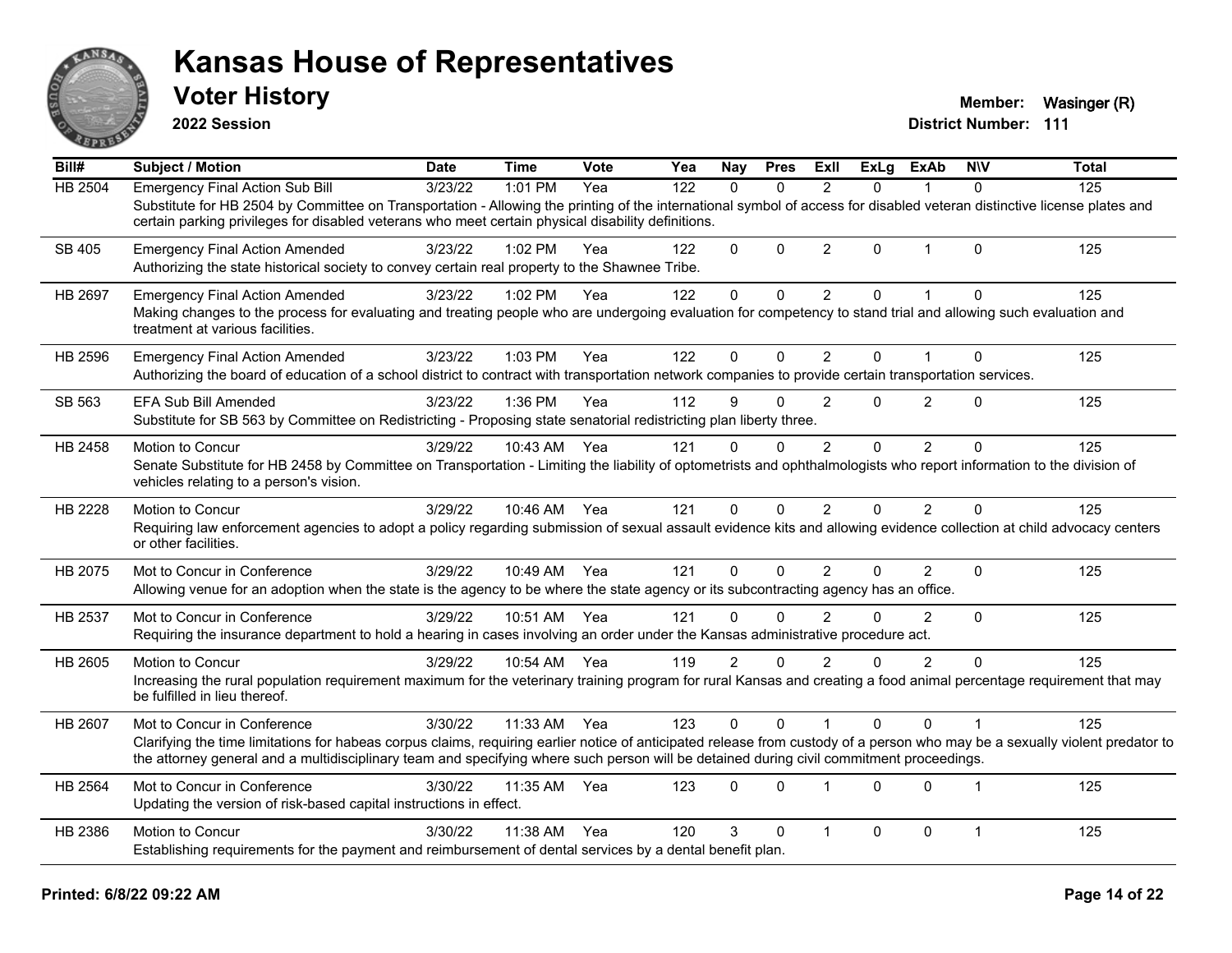

**2022 Session**

**Voter History Member:** Wasinger (R)

| Bill#   | Subject / Motion                                                                                                                                                                                                                                                                                                                                                                                                                                                                                                                                                                                                        | <b>Date</b> | <b>Time</b> | Vote | Yea | Nay          | <b>Pres</b> | ExII           | <b>ExLg</b>    | <b>ExAb</b>    | <b>NIV</b>     | <b>Total</b> |
|---------|-------------------------------------------------------------------------------------------------------------------------------------------------------------------------------------------------------------------------------------------------------------------------------------------------------------------------------------------------------------------------------------------------------------------------------------------------------------------------------------------------------------------------------------------------------------------------------------------------------------------------|-------------|-------------|------|-----|--------------|-------------|----------------|----------------|----------------|----------------|--------------|
| SB62    | Motion to adopt CCR<br>Amending the standards for school-administered vision screenings for students, establishing the Kansas children's vision health and school readiness commission and<br>relating to the powers and duties of the Kansas commission for the deaf and hard of hearing with regard to registration of interpreters, communication access services<br>guidelines and adoption of rules and regulations.                                                                                                                                                                                               | 3/30/22     | 11:40 AM    | Yea  | 121 | 3            | $\Omega$    |                | 0              | $\Omega$       | $\Omega$       | 125          |
| SB 84   | EFA Sub Bill Amended<br>House Substitute for Substitute for SB 84 by Committee on Federal and State Affairs - Authorizing sports wagering under the Kansas expanded lottery act.                                                                                                                                                                                                                                                                                                                                                                                                                                        | 3/30/22     | 12:45 PM    | Nay  | 88  | 36           | $\Omega$    |                | 0              | $\Omega$       | $\Omega$       | 125          |
| SB 563  | Motion to adopt CCR<br>Substitute for SB 563 by Committee on Redistricting - Proposing state senatorial redistricting plan liberty three.                                                                                                                                                                                                                                                                                                                                                                                                                                                                               | 3/30/22     | 5:56 PM     | Yea  | 83  | 40           | $\Omega$    |                | 0              |                | $\Omega$       | 125          |
| HB 2476 | Motion to adopt CCR<br>Providing for the silver star medal, bronze star medal, city of Hutchinson and daughters of the American revolution distinctive license plates and four distinctive license<br>plates for the Kansas department of wildlife and parks; authorizing the printing of the international symbol of access for disabled veteran distinctive license plates and<br>parking privileges for certain physically disabled veterans; allowing veteran distinctive license plate applicants to provide a DD214 form, DD form 2 (Retired) or a Kansas<br>veteran driver's license as proof of veteran status. | 3/31/22     | 10:57 AM    | Yea  | 115 | 5            | $\Omega$    | $\overline{2}$ | $\overline{2}$ | 1              | $\Omega$       | 125          |
| HB 2478 | Motion to adopt CCR<br>Designating a portion of United States highway 166 as the SGT Evan S Parker memorial highway, a portion of U.S. highway 56 as the PFC Shane Austin memorial<br>highway, a portion of United States highway 69 as the Senator Tom R Van Sickle memorial highway, a certain bridge on K-126 as the Dennis Crain memorial bridge, a<br>portion of United States highway 69 as the AMM2c Walter Scott Brown memorial highway and bridges on K-66 highway as veterans memorial bridge.                                                                                                                | 3/31/22     | 10:59 AM    | Yea  | 120 | $\mathbf{0}$ | $\Omega$    | 2              | $\mathcal{P}$  |                | $\Omega$       | 125          |
| HB 2595 | Motion to adopt CCR<br>Making certain antique vehicle titling procedures applicable to vehicles having a model year 60 years old or older.                                                                                                                                                                                                                                                                                                                                                                                                                                                                              | 3/31/22     | 11:00 AM    | Yea  | 119 |              | $\Omega$    | 2              | $\overline{2}$ | $\overline{1}$ | $\Omega$       | 125          |
| HB 2448 | Motion to adopt CCR<br>Senate Substitute for HB 2448 by Committee on Public Health and Welfare - Requiring able-bodied adults without dependents to complete an employment and training<br>program in order to receive food assistance.                                                                                                                                                                                                                                                                                                                                                                                 | 3/31/22     | 2:55 PM     | Yea  | 70  | 46           | $\Omega$    | 5              | $\Omega$       | $\overline{2}$ | $\mathfrak{D}$ | 125          |
| SB 446  | Motion to adopt CCR<br>Allowing restricted driver's license holders beginning at age 15 to drive to and from religious activities held by any religious organization and providing for the electronic<br>renewal of nondriver's identification card.                                                                                                                                                                                                                                                                                                                                                                    | 3/31/22     | 3:01 PM     | Yea  | 87  | 30           | $\Omega$    | 5              | $\Omega$       | $\overline{2}$ |                | 125          |
| SB 215  | Motion to adopt CCR<br>Transferring the authority for postsecondary driver's education programs and driver training schools to the department of revenue and authorizing the board of education<br>of a school district to contract with transportation network companies to provide certain transportation services.                                                                                                                                                                                                                                                                                                   | 3/31/22     | 3:04 PM     | Yea  | 117 | $\Omega$     | $\Omega$    | 5              | $\Omega$       | $\mathcal{P}$  | $\overline{1}$ | 125          |
| HB 2005 | Motion to adopt CCR<br>Excluding hot water supply boilers that have a nominal water capacity not exceeding 120 gallons from the provisions of the boiler safety act; creating the elevator safety<br>act to require safety standards, permit requirements, and insurance coverage for elevator contractors; requiring inspections of elevators and licensure for persons<br>installing, repairing and inspecting elevators; creating an elevator safety advisory board; establishing duties for the state fire marshal.                                                                                                 | 3/31/22     | 3:11 PM     | Nay  | 73  | 45           | $\Omega$    | 5              | $\Omega$       | 2              | $\Omega$       | 125          |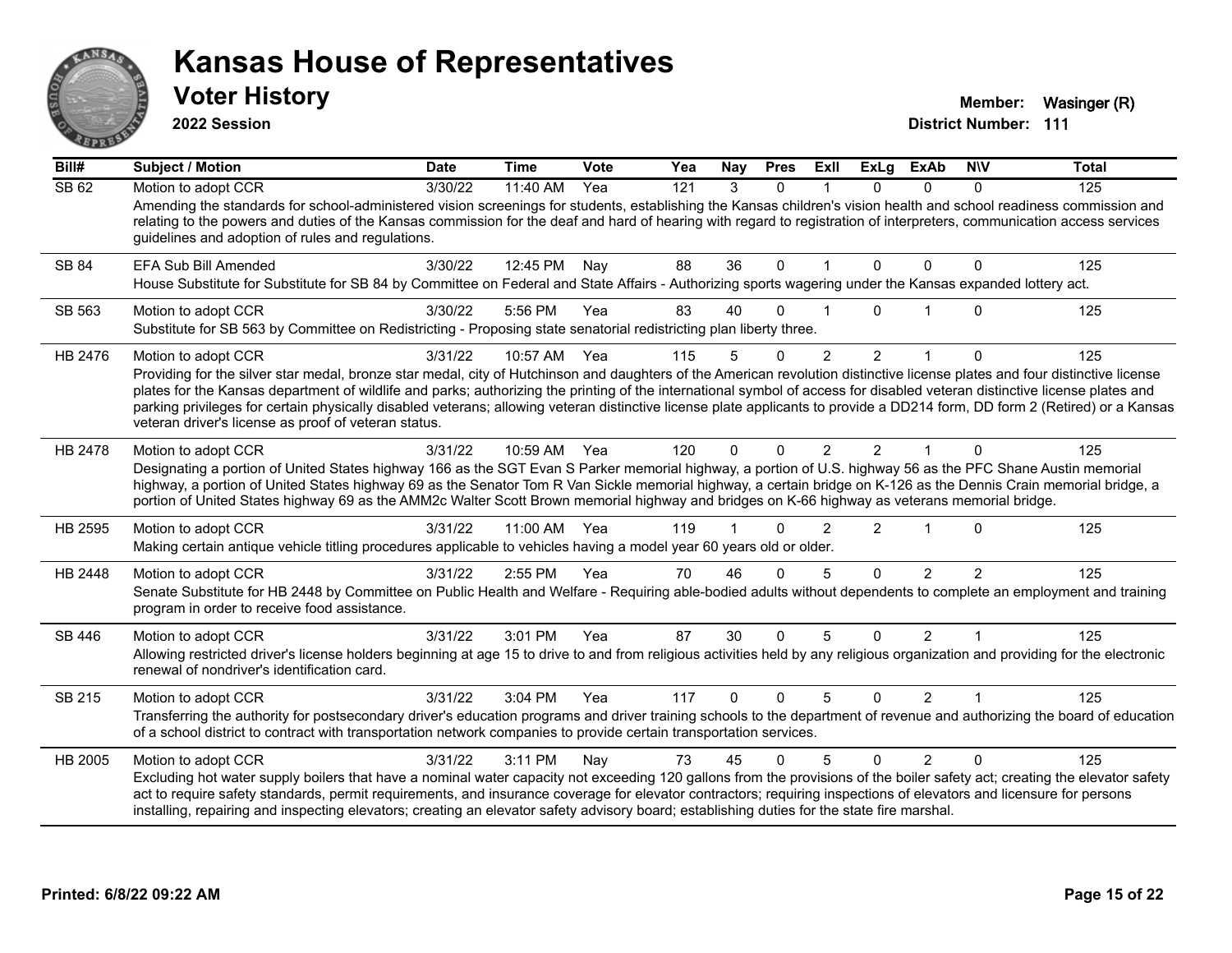

#### **2022 Session**

| Bill#            | <b>Subject / Motion</b>                                                                                                                                                                                                                                                                                                                                                                                                                                                                                                                                                                                                                                                                                                                                                                                                                                                                                                                                                                                                                                                                                                   | <b>Date</b> | <b>Time</b>  | Vote | Yea | Nay            | <b>Pres</b>  | ExII | ExLg     | <b>ExAb</b>    | <b>NIV</b>   | <b>Total</b> |
|------------------|---------------------------------------------------------------------------------------------------------------------------------------------------------------------------------------------------------------------------------------------------------------------------------------------------------------------------------------------------------------------------------------------------------------------------------------------------------------------------------------------------------------------------------------------------------------------------------------------------------------------------------------------------------------------------------------------------------------------------------------------------------------------------------------------------------------------------------------------------------------------------------------------------------------------------------------------------------------------------------------------------------------------------------------------------------------------------------------------------------------------------|-------------|--------------|------|-----|----------------|--------------|------|----------|----------------|--------------|--------------|
| $\overline{SB2}$ | Motion to adopt CCR                                                                                                                                                                                                                                                                                                                                                                                                                                                                                                                                                                                                                                                                                                                                                                                                                                                                                                                                                                                                                                                                                                       | 3/31/22     | 4:51 PM      | Yea  | 86  | 31             | $\Omega$     | 5    | O.       | 3              | $\Omega$     | 125          |
|                  | Allowing consumption of beer, wine or other alcoholic liquor on the Kansas state fairgrounds; increasing the number of temporary permits an applicant may receive from<br>four to 12 permits per year; limiting what cities, counties or townships may charge for a temporary permit to not more than \$25 per day; crediting a portion of moneys<br>collected from the liquor drink tax and the liquor enforcement tax to the state fair capital improvements fund; requiring that licensed farm wineries be issued a cereal<br>malt beverage retailer license if the statutory requirements for such retailer license are satisfied; authorizing retail liquor stores to sell and deliver alcoholic liquor and<br>cereal malt beverages to a caterer, public venue, club or drinking establishment located in any adjacent county any county with a comer located within two miles<br>measured along the adjacent county boundary; Increasing the percentage of alcohol by volume allowed to not more than 16% for domestic table wine and the domestic<br>fortified wine threshold to more than 16% alcohol by volume. |             |              |      |     |                |              |      |          |                |              |              |
| <b>HB 2087</b>   | Motion to adopt CCR<br>Limiting the review of certain rules and regulations by the director of the budget and requiring review of rules and regulations every five years.                                                                                                                                                                                                                                                                                                                                                                                                                                                                                                                                                                                                                                                                                                                                                                                                                                                                                                                                                 | 3/31/22     | 4:54 PM      | Yea  | 105 | 12             | $\mathbf{0}$ | 5    | 0        | 3              | $\mathbf 0$  | 125          |
| HB 2559          | Motion to adopt CCR                                                                                                                                                                                                                                                                                                                                                                                                                                                                                                                                                                                                                                                                                                                                                                                                                                                                                                                                                                                                                                                                                                       | 3/31/22     | 4:58 PM      | Yea  | 102 | 15             | $\mathbf{0}$ | 5    | $\Omega$ | 3              | $\mathbf{0}$ | 125          |
| HB 2489          | Mot to Concur in Conference                                                                                                                                                                                                                                                                                                                                                                                                                                                                                                                                                                                                                                                                                                                                                                                                                                                                                                                                                                                                                                                                                               | 3/31/22     | 5:01 PM      | Yea  | 117 | $\Omega$       | $\Omega$     | 5    | $\Omega$ | 3              | $\Omega$     | 125          |
|                  | Amending provisions of the technology-enabled fiduciary financial institutions act relating to out-of-state financial institutions, banks and trust companies conducting<br>fidfin transactions, fees and assessments, examinations, disclosures to consumers and requiring such institutions to be mandatory reporters for purposes of elder<br>abuse.                                                                                                                                                                                                                                                                                                                                                                                                                                                                                                                                                                                                                                                                                                                                                                   |             |              |      |     |                |              |      |          |                |              |              |
| SB 91            | Motion to adopt CCR<br>House Substitute for SB 91 by Committee on Commerce, Labor and Economic Development - Providing liability protection for businesses, municipalities and<br>educational institutions that participate in high school work-based learning programs and providing that schools are responsible for injuries to students participating in<br>such programs                                                                                                                                                                                                                                                                                                                                                                                                                                                                                                                                                                                                                                                                                                                                             | 3/31/22     | 9:05 PM      | Yea  | 116 | $\Omega$       | $\Omega$     | 5    | U        |                | $\Omega$     | 125          |
| SB 421           | Motion to adopt CCR                                                                                                                                                                                                                                                                                                                                                                                                                                                                                                                                                                                                                                                                                                                                                                                                                                                                                                                                                                                                                                                                                                       | 3/31/22     | 9:10 PM      | Yea  | 106 | 10             | $\Omega$     | 5    | $\Omega$ | 4              | $\Omega$     | 125          |
|                  | Transferring \$1,000,000,000 from the state general fund to the Kansas public employees retirement fund during fiscal year 2022 and eliminating certain level-dollar<br>KPERS employer contribution payments.                                                                                                                                                                                                                                                                                                                                                                                                                                                                                                                                                                                                                                                                                                                                                                                                                                                                                                             |             |              |      |     |                |              |      |          |                |              |              |
| <b>SB 408</b>    | Motion to adopt CCR<br>Increasing the criminal penalties for multiple thefts of mail; specifying that the crime of burglary includes, without authority, entering into or remaining within any locked<br>or secured portion of any dwelling, building or other structure, with intent to commit another crime therein; providing guidance to determine how offenders under the                                                                                                                                                                                                                                                                                                                                                                                                                                                                                                                                                                                                                                                                                                                                            | 3/31/22     | 9:15 PM      | Yea  | 114 | $\overline{2}$ | $\Omega$     | 5    | $\Omega$ | $\overline{4}$ | $\Omega$     | 125          |
|                  | supervision of two or more supervision agencies can have supervision consolidated into one agency; requiring an offender who raises error in such offender's criminal<br>history calculation for the first time on appeal to show prejudicial error and authorizing the court to correct an illegal sentence while a direct appeal is pending; and<br>transferring the responsibility to certify drug abuse treatment providers that participate in the certified drug abuse treatment program from the department of corrections<br>to the Kansas sentencing commission.                                                                                                                                                                                                                                                                                                                                                                                                                                                                                                                                                 |             |              |      |     |                |              |      |          |                |              |              |
| SB 366           | Motion to adopt CCR                                                                                                                                                                                                                                                                                                                                                                                                                                                                                                                                                                                                                                                                                                                                                                                                                                                                                                                                                                                                                                                                                                       | 3/31/22     | 9:20 PM      | Yea  | 116 | $\Omega$       | $\Omega$     | 5    | $\Omega$ |                | $\Omega$     | 125          |
|                  | Specifying that the crime of burglary includes, without authority, entering into or remaining within any locked or secured portion of any dwelling, building or other<br>structure, with intent to commit another crime therein.                                                                                                                                                                                                                                                                                                                                                                                                                                                                                                                                                                                                                                                                                                                                                                                                                                                                                          |             |              |      |     |                |              |      |          |                |              |              |
| HB 2456          | Motion to adopt CCR                                                                                                                                                                                                                                                                                                                                                                                                                                                                                                                                                                                                                                                                                                                                                                                                                                                                                                                                                                                                                                                                                                       | 3/31/22     | 11:22 PM Yea |      | 93  | 20             | $\Omega$     | 5    | $\Omega$ | $\overline{7}$ | $\Omega$     | 125          |
|                  | Establishing the Kansas kids lifetime combination hunting and fishing license.                                                                                                                                                                                                                                                                                                                                                                                                                                                                                                                                                                                                                                                                                                                                                                                                                                                                                                                                                                                                                                            |             |              |      |     |                |              |      |          |                |              |              |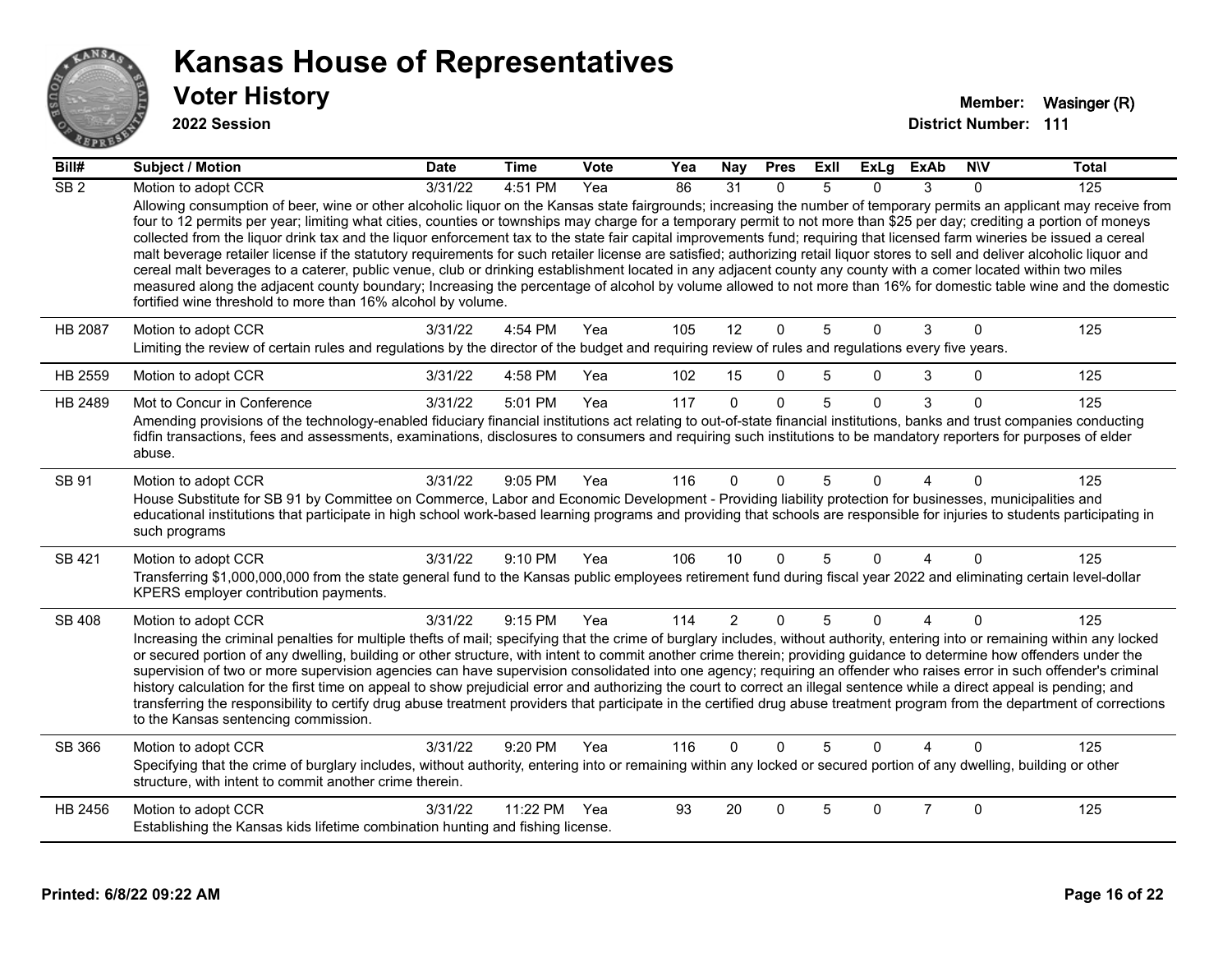

**2022 Session**

**District Number: 111 Voter History Member:** Wasinger (R)

| Bill#         | <b>Subject / Motion</b>                                                                                                                                                                                                                                                                                                                                                                                                                                                                                                                                                                                                 | <b>Date</b> | <b>Time</b>  | Vote | Yea | Nay          | <b>Pres</b> | ExII | ExLa     | <b>ExAb</b>    | <b>NIV</b>     | <b>Total</b> |
|---------------|-------------------------------------------------------------------------------------------------------------------------------------------------------------------------------------------------------------------------------------------------------------------------------------------------------------------------------------------------------------------------------------------------------------------------------------------------------------------------------------------------------------------------------------------------------------------------------------------------------------------------|-------------|--------------|------|-----|--------------|-------------|------|----------|----------------|----------------|--------------|
| HB 2703       | Motion to adopt CCR                                                                                                                                                                                                                                                                                                                                                                                                                                                                                                                                                                                                     | 3/31/22     | 11:25 PM     | Yea  | 110 | 3            | $\Omega$    | 5    | 0        |                | 0              | 125          |
|               | Changing law relating to employment including employment security law provisions regarding the employment security fund status and employer contribution rates and<br>the definition of employment to conform with federal law, making revisions to the department of labor's my reemployment plan program and enacting the Kansas<br>targeted employment act to facilitate employment of persons with developmental disabilities through a tax credit incentive for employers.                                                                                                                                         |             |              |      |     |              |             |      |          |                |                |              |
| $\mathbf 0$   | Motion to Adjourn - Helgerson                                                                                                                                                                                                                                                                                                                                                                                                                                                                                                                                                                                           | 3/31/22     | 11:32 PM     | Nay  | 29  | 77           | $\Omega$    | 5    | $\Omega$ | $\overline{7}$ |                | 125          |
| <b>SB 200</b> | Motion to adopt CCR<br>Expanding the pharmacist scope of practice to include initiation of therapy for certain conditions, updating provisions of the prescription monitoring program act relating<br>to program data, storage and access and increasing the membership of the advisory committee.                                                                                                                                                                                                                                                                                                                      | 4/1/22      | $11:16$ AM   | Yea  | 112 | 2            | $\Omega$    |      | $\Omega$ | $\overline{2}$ | $\overline{2}$ | 125          |
| SB 343        | Motion to adopt CCR                                                                                                                                                                                                                                                                                                                                                                                                                                                                                                                                                                                                     | 4/1/22      | 11:19 AM Yea |      | 115 | $\mathbf{0}$ | $\Omega$    | 7    | $\Omega$ | $\overline{2}$ |                | 125          |
|               | Providing considerations for in family law, adoption, foster care, guardianship and child in need of care proceedings for parents or prospective parents who are blind and<br>updating the term "hearing impaired" to "hard of hearing" in statutes related to persons with hearing loss.                                                                                                                                                                                                                                                                                                                               |             |              |      |     |              |             |      |          |                |                |              |
| SB 453        | Motion to adopt CCR                                                                                                                                                                                                                                                                                                                                                                                                                                                                                                                                                                                                     | 4/1/22      | 11:22 AM     | Yea  | 116 | ŋ            |             |      | $\Omega$ | $\mathfrak{p}$ |                | 125          |
|               | Requiring unlicensed employees in adult care homes to complete certain training requirements, reinstating the social worker applicant option for board-approved<br>postgraduate supervised experience, allowing master's and clinical level licensees to take the baccalaureate addiction counselor test and requiring the behavioral<br>sciences regulatory board to accept a master of social work degree from Fort Hays state university as from an accredited college or university.                                                                                                                                |             |              |      |     |              |             |      |          |                |                |              |
| SB 286        | Motion to Adopt CCR                                                                                                                                                                                                                                                                                                                                                                                                                                                                                                                                                                                                     | 4/1/22      | 12:44 PM     | Yea  | 64  | 51           |             |      | 0        |                |                | 125          |
|               | House Substitute for Substitute for SB 286 by Committee on Judiciary - Continuing the governmental response to the COVID-19 pandemic in Kansas by extending the<br>expanded use of telemedicine, the suspension of certain requirements related to medical care facilities and immunity from civil liability for certain healthcare providers,<br>certain persons conducting business in this state and covered facilities for COVID-19 claims until January 20, 2023, creating the crime of interference with the conduct<br>of a hospital and increasing the criminal penalties for battery of a healthcare provider. |             |              |      |     |              |             |      |          |                |                |              |
| SB 267        | Motion to adopt CCR                                                                                                                                                                                                                                                                                                                                                                                                                                                                                                                                                                                                     | 4/1/22      | $4:05$ PM    | Yea  | 104 | 12           | $\Omega$    |      | $\Omega$ | 2              |                | 125          |
|               | House Substitute for Substitute for SB 267 by Committee on Appropriations - Appropriations for FY 2022, FY 2023, FY 2024, FY 2025, FY26 and FY27 for various state<br>agencies.                                                                                                                                                                                                                                                                                                                                                                                                                                         |             |              |      |     |              |             |      |          |                |                |              |
| HB 2279       | Mot to Concur in Conference<br>Senate substitute for HB 2279 by committee on public health and welfare - Amending the advanced practice registered nurse authorized scope of practice to permit the<br>prescribing of drugs without a supervising physician.                                                                                                                                                                                                                                                                                                                                                            | 4/1/22      | 5:21 PM      | Yea  | 80  | 34           |             |      | 0        |                |                | 125          |
| HB 2109       | Motion to adopt CCR                                                                                                                                                                                                                                                                                                                                                                                                                                                                                                                                                                                                     | 4/1/22      | 6:18 PM      | Yea  | 92  | 20           |             |      | $\Omega$ | 5              | $\Omega$       | 125          |
|               | Prohibiting the disclosure of personal information about a person's affiliation with an entity that is exempt from federal income taxation under section 501(c) of the<br>federal internal revenue code and continuing in existence certain exceptions to the disclosure of public records under the open records act.                                                                                                                                                                                                                                                                                                  |             |              |      |     |              |             |      |          |                |                |              |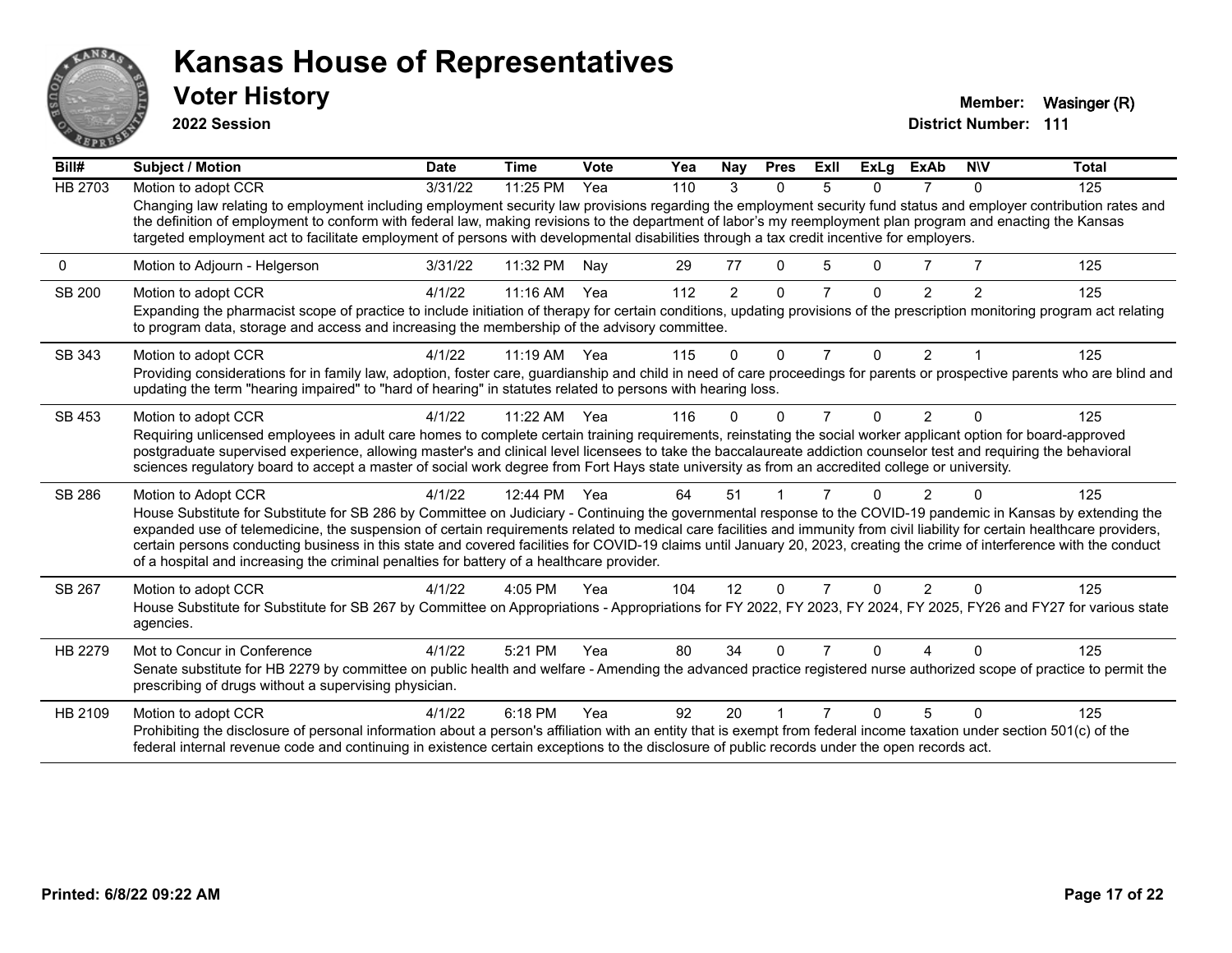

**2022 Session**

| Bill#        | Subject / Motion                                                                                                                                                                                                                                                                                                                                                                                                                                                                                                                                                                                                                                                                                                                                                                                                                                                                                                                                                                                                                                                                                                                                                                                      | <b>Date</b> | <b>Time</b> | Vote | Yea | Nay      | <b>Pres</b> | ExII | <b>ExLg</b> | <b>ExAb</b> | <b>NIV</b> | Total |
|--------------|-------------------------------------------------------------------------------------------------------------------------------------------------------------------------------------------------------------------------------------------------------------------------------------------------------------------------------------------------------------------------------------------------------------------------------------------------------------------------------------------------------------------------------------------------------------------------------------------------------------------------------------------------------------------------------------------------------------------------------------------------------------------------------------------------------------------------------------------------------------------------------------------------------------------------------------------------------------------------------------------------------------------------------------------------------------------------------------------------------------------------------------------------------------------------------------------------------|-------------|-------------|------|-----|----------|-------------|------|-------------|-------------|------------|-------|
| HB 2299      | Motion to adopt CCR<br>Requiring retention of fingerprints by the Kansas bureau of investigation for participation in the federal rap back program; imposing restrictions on surveillance by certain<br>employees of the Kansas department of wildlife and parks on private property; expanding the jurisdiction and powers of law enforcement officers to include situations<br>when an activity is observed leading the officer to reasonably suspect a person is committing, has committed or is about to commit a crime and reasonably believe that<br>a person is in imminent danger of death or bodily injury without immediate action; allowing a search warrant to be executed within 240 hours from the time of issuance;<br>and directing the Kansas department for children and families to share certain information with investigating law enforcement agencies.                                                                                                                                                                                                                                                                                                                         | 4/1/22      | 6:23 PM     | Yea  | 110 | 3        | $\Omega$    |      | 0           | 5           | $\Omega$   | 125   |
| HB 2508      | Motion to adopt CCR<br>Modifying the definition of possession in the Kansas criminal code, modifying the elements of and making changes to the criminal penalties of abuse of a child, requiring<br>a forfeiture of an appearance bond to be set aside in certain circumstances, permitting testimony to be presented using a two-way electronic audio-video communication<br>device during a preliminary hearing, making changes to the process for evaluating and treating people who are undergoing evaluation for competency to stand trial and<br>allowing mobile competency evaluations.                                                                                                                                                                                                                                                                                                                                                                                                                                                                                                                                                                                                        | 4/1/22      | 6:28 PM     | Yea  | 113 |          |             |      |             |             |            | 125   |
| HB 2377      | Motion to adopt CCR<br>Revising laws relating to operating an aircraft under the influence, including prescribing criminal and administrative penalties and providing for testing of blood, breath,<br>urine or other bodily substances, and preliminary screening tests of breath or oral fluid; authorizing reinstatement of a driver's license for certain persons with an ignition<br>interlock device restriction; requiring persons with an ignition interlock device restriction to complete the ignition interlock device program before driving privileges are<br>fully reinstated; providing for reduced ignition interlock device program costs for certain persons; providing that the highway patrol has oversight of state certification of<br>ignition interlock manufacturers and their service providers; modifying the criminal penalties for driving a commercial motor vehicle under the influence and driving under<br>the influence; increasing the period of disqualification for certain offenses committed by a person with commercial driving privileges; and prohibiting prosecuting<br>attorneys from concealing certain traffic violations from the CDLIS driver report. | 4/1/22      | 6:34 PM     | Yea  | 101 | 12       | $\Omega$    |      | 0           | 5           | $\Omega$   | 125   |
| HB 2361      | Motion to adopt CCR<br>Senate Substitute for HB 2361 by Committee on Judiciary - Removing the requirement that all district court judges in Douglas county serve on the board of trustees of<br>the law library, authorizing the supreme court to adopt rules establishing specialty court programs, creating the specialty court funding advisory committee and the<br>specialty court resources fund, authorizing courts to order defendants to participate in specialty court programs and allowing expungement of certain convictions when<br>defendants complete the requirements of such programs.                                                                                                                                                                                                                                                                                                                                                                                                                                                                                                                                                                                              | 4/1/22      | 6:39 PM     | Yea  | 113 | $\Omega$ | $\Omega$    |      | 0           | 5           | $\Omega$   | 125   |
| <b>SB 58</b> | Motion to adopt CCR<br>Establishing the parents' bill of rights for parents of students attending elementary or secondary school in this state.                                                                                                                                                                                                                                                                                                                                                                                                                                                                                                                                                                                                                                                                                                                                                                                                                                                                                                                                                                                                                                                       | 4/1/22      | 6:57 PM     | Yea  | 67  | 46       | $\Omega$    |      | 0           | 5           | $\Omega$   | 125   |
| SB 160       | Motion to adopt CCR<br>Enacting the fairness in women's sports act to require that student athletic teams only include members who are of the same biological sex unless designated as coed.                                                                                                                                                                                                                                                                                                                                                                                                                                                                                                                                                                                                                                                                                                                                                                                                                                                                                                                                                                                                          | 4/1/22      | $8:00$ PM   | Yea  | 74  | 39       |             |      | 0           | 5           | $\Omega$   | 125   |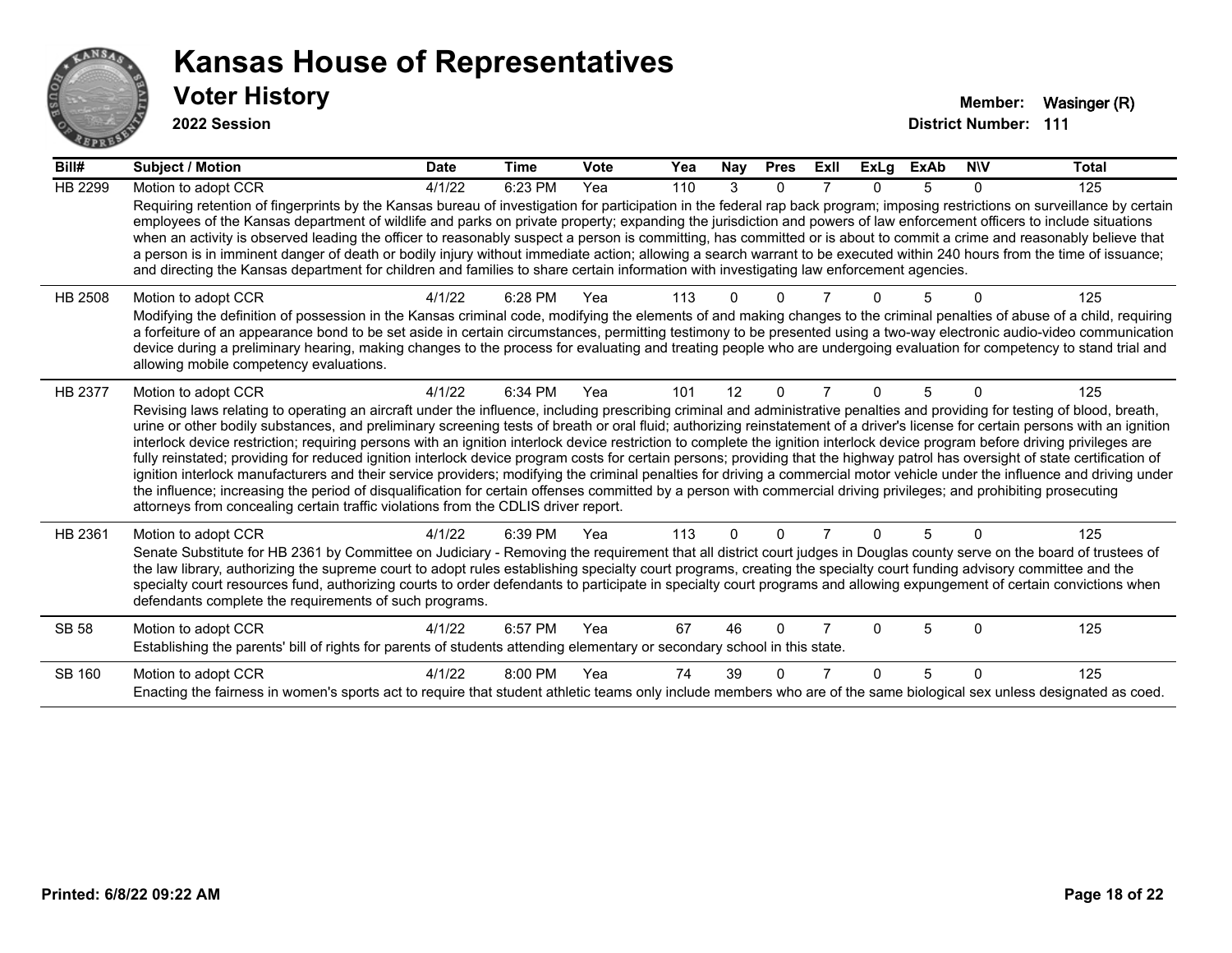

**2022 Session**

| Bill#           | <b>Subject / Motion</b>                                                                                                                                                                                                                                                                                                                                                                                                                                                                                                                                                                                                                                                                                                                                                                                                                                                                                                                                                                                                                                                                                                                                                                                                                                                                                                                                                                                                                                                                                                                                                                                                                                                                                                                                                                                                                                                                                                                                                                                                                                                                                                                                                                                                                                                                                                                                                                                                                                                                                                                                                                                                                                                                                                                                                                                                                                                                                                                                                                                                                                                                                                                                                     | <b>Date</b> | Time     | <b>Vote</b> | Yea | Nay | <b>Pres</b>  | ExII           | ExLg         | ExAb           | <b>NIV</b>   | Total |
|-----------------|-----------------------------------------------------------------------------------------------------------------------------------------------------------------------------------------------------------------------------------------------------------------------------------------------------------------------------------------------------------------------------------------------------------------------------------------------------------------------------------------------------------------------------------------------------------------------------------------------------------------------------------------------------------------------------------------------------------------------------------------------------------------------------------------------------------------------------------------------------------------------------------------------------------------------------------------------------------------------------------------------------------------------------------------------------------------------------------------------------------------------------------------------------------------------------------------------------------------------------------------------------------------------------------------------------------------------------------------------------------------------------------------------------------------------------------------------------------------------------------------------------------------------------------------------------------------------------------------------------------------------------------------------------------------------------------------------------------------------------------------------------------------------------------------------------------------------------------------------------------------------------------------------------------------------------------------------------------------------------------------------------------------------------------------------------------------------------------------------------------------------------------------------------------------------------------------------------------------------------------------------------------------------------------------------------------------------------------------------------------------------------------------------------------------------------------------------------------------------------------------------------------------------------------------------------------------------------------------------------------------------------------------------------------------------------------------------------------------------------------------------------------------------------------------------------------------------------------------------------------------------------------------------------------------------------------------------------------------------------------------------------------------------------------------------------------------------------------------------------------------------------------------------------------------------------|-------------|----------|-------------|-----|-----|--------------|----------------|--------------|----------------|--------------|-------|
| HB 2239         | Motion to adopt CCR                                                                                                                                                                                                                                                                                                                                                                                                                                                                                                                                                                                                                                                                                                                                                                                                                                                                                                                                                                                                                                                                                                                                                                                                                                                                                                                                                                                                                                                                                                                                                                                                                                                                                                                                                                                                                                                                                                                                                                                                                                                                                                                                                                                                                                                                                                                                                                                                                                                                                                                                                                                                                                                                                                                                                                                                                                                                                                                                                                                                                                                                                                                                                         | 4/1/22      | 9:45 PM  | Yea         | 103 | 10  | $\Omega$     |                | $\Omega$     | 5              | $\Omega$     | 125   |
|                 | Providing tax credits for graduates of aerospace and aviation-related educational programs and employers of program graduates, school and classroom supplies<br>purchased by teachers, contributions to community colleges and technical colleges, qualified railroad track maintenance expenditures of short line railroads and<br>associated rail siding owners or lessees and expanding eligibility, amount and transferability of the research and development tax credit, providing homestead property<br>tax refunds from the income tax refund fund to certain persons based on the increase in property tax over the base year property tax amount, providing for an additional<br>personal income tax exemption for 100% disabled veterans, establishing the salt parity act to allow pass-through entities to elect to pay state income tax at the entity<br>level, establishing a checkoff for contributions to the Kansas historic site fund, establishing a revenue neutral rate complaint process for tax levies, authorizing the<br>county clerk to limit the amount of ad valorem taxes to be levied in certain circumstances, establishing a deadline for budgets to be filed with the director of accounts<br>and reports, requiring roll call votes and publication of information to exceed the revenue neutral rate, classifying certain agritourism activities and zoos as land devoted<br>to agricultural use, classifying land devoted to agriculture that is subject to the federal grassland conservation reserve program as grassland, establishing a property tax<br>exemption for antique utility trailers, allowing for the proration of value when certain personal property is acquired or sold prior to September 1 of any tax year, providing<br>for the exemption of inventory and work-in-progress machinery and equipment for telecommunications machinery and equipment, increasing the extent of exemption for<br>residential property from the statewide school levy, providing for abatement or credit of property tax for buildings and improvements destroyed or substantially destroyed<br>by natural disaster, providing a sales tax exemption for certain fencing and for reconstructing, repairing or replacing certain fencing damaged or destroyed by a wildfire,<br>flood, tornado or other natural disaster, excluding separately stated delivery charges from sales or selling price, removing the expiration on manufacturer cash rebates<br>on motor vehicles, providing countywide retailers' sales tax authority for Wilson county, requiring disclosure of distribution of revenues on countywide retailers' sales tax<br>ballot proposals, validating the election held to approve a retailers' sales tax levy by the city of Latham, extending the time period for eligibility in the loan repayment<br>program and the income tax credit for rural opportunity zones, enacting the Gage park improvement authority act and providing for the creation of the Gage park<br>improvement authority and an election for the imposition of a countywide sales tax sales tax within the boundaries of Shawnee county. |             |          |             |     |     |              |                |              |                |              |       |
| HB 2644         | Motion to Concur in Conference<br>Designating the Sandhill plum as the official state fruit.                                                                                                                                                                                                                                                                                                                                                                                                                                                                                                                                                                                                                                                                                                                                                                                                                                                                                                                                                                                                                                                                                                                                                                                                                                                                                                                                                                                                                                                                                                                                                                                                                                                                                                                                                                                                                                                                                                                                                                                                                                                                                                                                                                                                                                                                                                                                                                                                                                                                                                                                                                                                                                                                                                                                                                                                                                                                                                                                                                                                                                                                                | 4/1/22      | 9:48 PM  | Yea         | 108 | 5   | $\Omega$     | $\overline{7}$ | $\Omega$     | 5              | $\Omega$     | 125   |
| SB 261          | Motion to adopt CCR<br>Substitute for SB 261 by Committee on Agriculture -- Prohibiting the use of identifiable meat terms on the labels of meat analogs when such labels do not include proper<br>qualifying language to indicate that such products do not contain meat.                                                                                                                                                                                                                                                                                                                                                                                                                                                                                                                                                                                                                                                                                                                                                                                                                                                                                                                                                                                                                                                                                                                                                                                                                                                                                                                                                                                                                                                                                                                                                                                                                                                                                                                                                                                                                                                                                                                                                                                                                                                                                                                                                                                                                                                                                                                                                                                                                                                                                                                                                                                                                                                                                                                                                                                                                                                                                                  | 4/1/22      | 9:56 PM  | Yea         | 113 | 0   | 0            | $\overline{7}$ | $\mathbf{0}$ | 5              | $\mathbf{0}$ | 125   |
| SB 84           | Substitute Motion to Not Adopt CCR<br>House Substitute for Substitute for SB 84 by Committee on Federal and State Affairs - Authorizing sports wagering under the Kansas expanded lottery act.                                                                                                                                                                                                                                                                                                                                                                                                                                                                                                                                                                                                                                                                                                                                                                                                                                                                                                                                                                                                                                                                                                                                                                                                                                                                                                                                                                                                                                                                                                                                                                                                                                                                                                                                                                                                                                                                                                                                                                                                                                                                                                                                                                                                                                                                                                                                                                                                                                                                                                                                                                                                                                                                                                                                                                                                                                                                                                                                                                              | 4/1/22      | 11:59 PM | Nay         | 56  | 56  | $\Omega$     | 7              | 0            | 6              | $\Omega$     | 125   |
| SB 84           | Motion to Adopt CCR<br>House Substitute for Substitute for SB 84 by Committee on Federal and State Affairs - Authorizing sports wagering under the Kansas expanded lottery act.                                                                                                                                                                                                                                                                                                                                                                                                                                                                                                                                                                                                                                                                                                                                                                                                                                                                                                                                                                                                                                                                                                                                                                                                                                                                                                                                                                                                                                                                                                                                                                                                                                                                                                                                                                                                                                                                                                                                                                                                                                                                                                                                                                                                                                                                                                                                                                                                                                                                                                                                                                                                                                                                                                                                                                                                                                                                                                                                                                                             | 4/1/22      | 11:59 PM | Nay         | 63  | 49  | $\Omega$     | $\overline{7}$ | $\Omega$     | 6              | $\Omega$     | 125   |
| HB 2487         | Motions of a Previous Day                                                                                                                                                                                                                                                                                                                                                                                                                                                                                                                                                                                                                                                                                                                                                                                                                                                                                                                                                                                                                                                                                                                                                                                                                                                                                                                                                                                                                                                                                                                                                                                                                                                                                                                                                                                                                                                                                                                                                                                                                                                                                                                                                                                                                                                                                                                                                                                                                                                                                                                                                                                                                                                                                                                                                                                                                                                                                                                                                                                                                                                                                                                                                   | 4/26/22     | 11:35 AM | Nav         | 48  | 74  | 0            | $\mathbf 1$    | 0            | $\overline{2}$ | 0            | 125   |
| <b>HCR 5022</b> | Motion to adopt CCR<br>Proposing a constitutional amendment requiring that a sheriff be elected in each county; exception.                                                                                                                                                                                                                                                                                                                                                                                                                                                                                                                                                                                                                                                                                                                                                                                                                                                                                                                                                                                                                                                                                                                                                                                                                                                                                                                                                                                                                                                                                                                                                                                                                                                                                                                                                                                                                                                                                                                                                                                                                                                                                                                                                                                                                                                                                                                                                                                                                                                                                                                                                                                                                                                                                                                                                                                                                                                                                                                                                                                                                                                  | 4/26/22     | 11:43 AM | Yea         | 91  | 31  | $\mathbf{0}$ | $\mathbf 1$    | $\Omega$     | $\overline{2}$ | $\Omega$     | 125   |
| HB 2387         | Motion to adopt CCR<br>Prohibiting the issuance of a request for proposal or entering into a new contract for the administration and provision of benefits under the medical assistance program<br>and removing the authority of the governor to prohibit attending or conducting certain religious services and worship services.                                                                                                                                                                                                                                                                                                                                                                                                                                                                                                                                                                                                                                                                                                                                                                                                                                                                                                                                                                                                                                                                                                                                                                                                                                                                                                                                                                                                                                                                                                                                                                                                                                                                                                                                                                                                                                                                                                                                                                                                                                                                                                                                                                                                                                                                                                                                                                                                                                                                                                                                                                                                                                                                                                                                                                                                                                          | 4/26/22     | 12:47 PM | Yea         | 84  | 38  | $\mathbf{0}$ | $\mathbf{1}$   | $\Omega$     | $\overline{2}$ | $\Omega$     | 125   |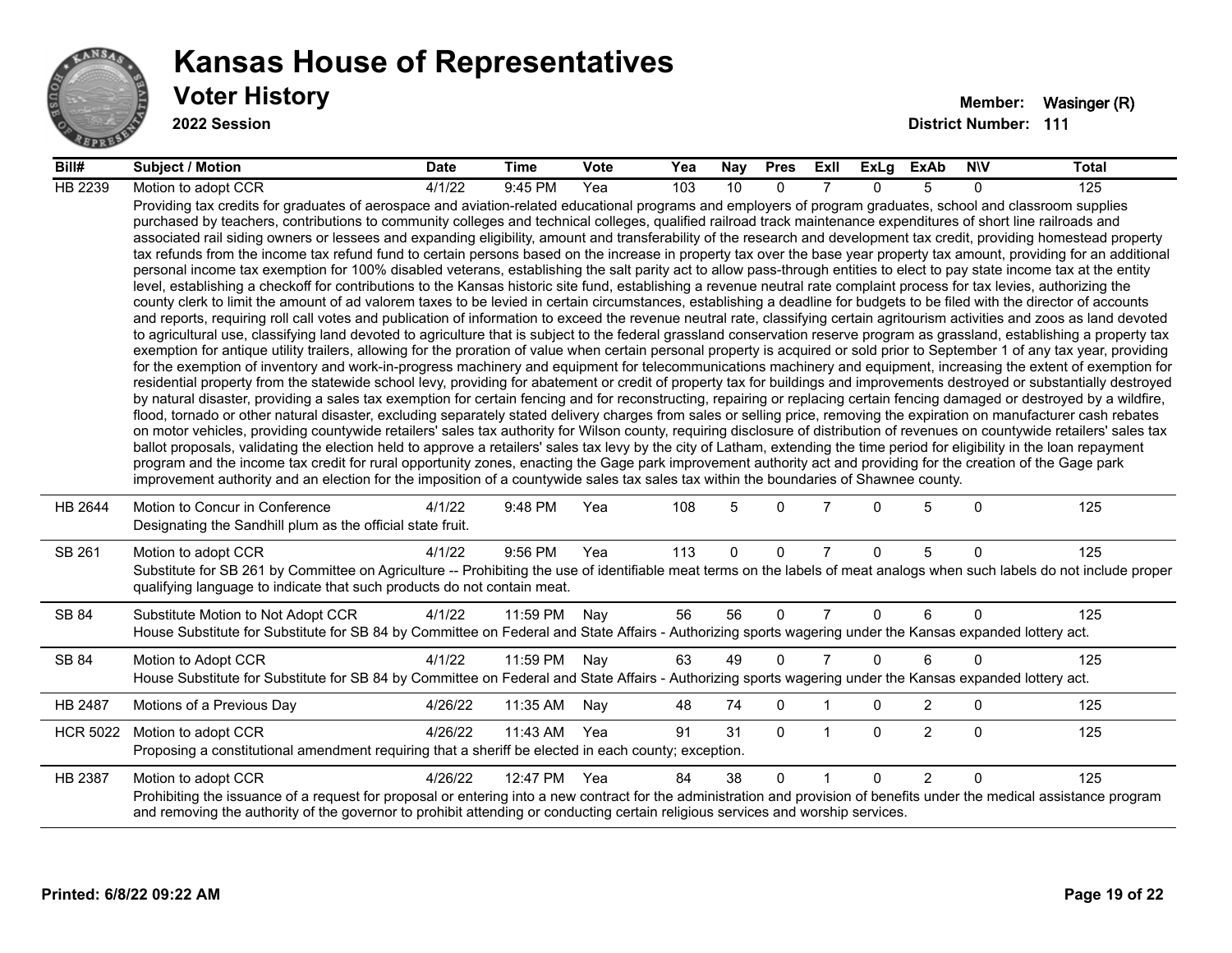

**2022 Session**

**Bill# Subject / Motion Date Time Vote Yea Nay Pres Exll ExLg ExAb N\V Total** HB 2252 Motion to adopt CCR 4/26/22 12:50 PM Yea 84 38 0 1 0 2 0 125 Prohibiting the modification of election laws by agreement except as approved by the legislative coordinating council. HB 2138 Motion to adopt CCR 4/26/22 1:03 PM Yea 82 40 0 1 0 2 0 125 Providing for the use of electronic poll books in elections and the approval of such books by the secretary of state, requiring all voting systems for elections to use individual voter-verified paper ballots with a distinctive watermark, requiring the secretary of state and local election officers to develop an affidavit to be signed by election workers regarding handling of completed ballots, requiring audits of any federal, statewide or state legislative race that is within 1% of the total votes cast and requiring randomized audits of elections procedures used in four counties in even-numbered years, requiring a county election officer to send a confirmation of address when there is no election-related activity for any four calendar year period and exempting poll workers from certain election crimes. HB 2237 Motion to adopt CCR 4/26/22 1:13 PM Yea 109 12 1 1 0 2 0 125 Enacting the Kansas affordable housing tax credit act, the Kansas housing investor tax credit act, the historic Kansas act, the Kansas rural home loan guarantee act, authorizing certain residential real property appraisals in rural counties to be performed without completing the sales comparison approach to value, allowing the use of bond proceeds under the Kansas rural housing incentive district act for residential vertical development and renovation of certain buildings within economically distressed urban areas and expanding eligibility for the child day care services assistance tax credit and providing a credit for employer payments to an organization providing access to employees for child day care services. SB 313 Motion to adopt CCR 4/27/22 3:32 PM Yea 75 44 0 3 0 3 0 125 Providing for the use and regulation of autonomous motor vehicles and establishing the autonomous vehicle advisory committee. HB 2466 Motion to adopt CCR 4/27/22 3:39 PM Yea 109 10 0 3 0 3 0 125 Substitute for HB 2466 by Committee on Education - Establishing the promoting advancement in computing knowledge act to increase the availability of computer science education in Kansas schools and the career technical education credentialing and student transitioning to employment success pilot program; also exempting national assessment providers from the student online personal protection act. HB 2492 Motion to Concur 4/27/22 3:41 PM Yea 119 0 0 3 0 3 0 125 Submitting claims against the state by the joint committee on special claims against the state. HB 2448 Consideration of Veto 4/28/22 11:31 AM Yea 86 36 0 1 0 2 0 125 Senate Substitute for HB 2448 by Committee on Public Health and Welfare - Requiring able-bodied adults without dependents to complete an employment and training program in order to receive food assistance. SB 58 Consideration of Veto **4/28/22 12:17 PM Yea** 72 50 0 1 0 2 0 125 Establishing the parents' bill of rights for parents of students attending elementary or secondary school in this state. SB 160 Consideration of Veto **4/28/22 1:14 PM Yea** 81 41 0 1 0 2 0 125 Enacting the fairness in women's sports act to require that student athletic teams only include members who are of the same biological sex unless designated as coed. SB 84 Motion to adopt CCR 4/28/22 4:03 PM Nay 73 49 0 1 0 2 0 125 House Substitute for Substitute for SB 84 by Committee on Federal and State Affairs - Authorizing sports wagering under the Kansas expanded lottery act and historical horse race machines under the Kansas parimutuel racing act.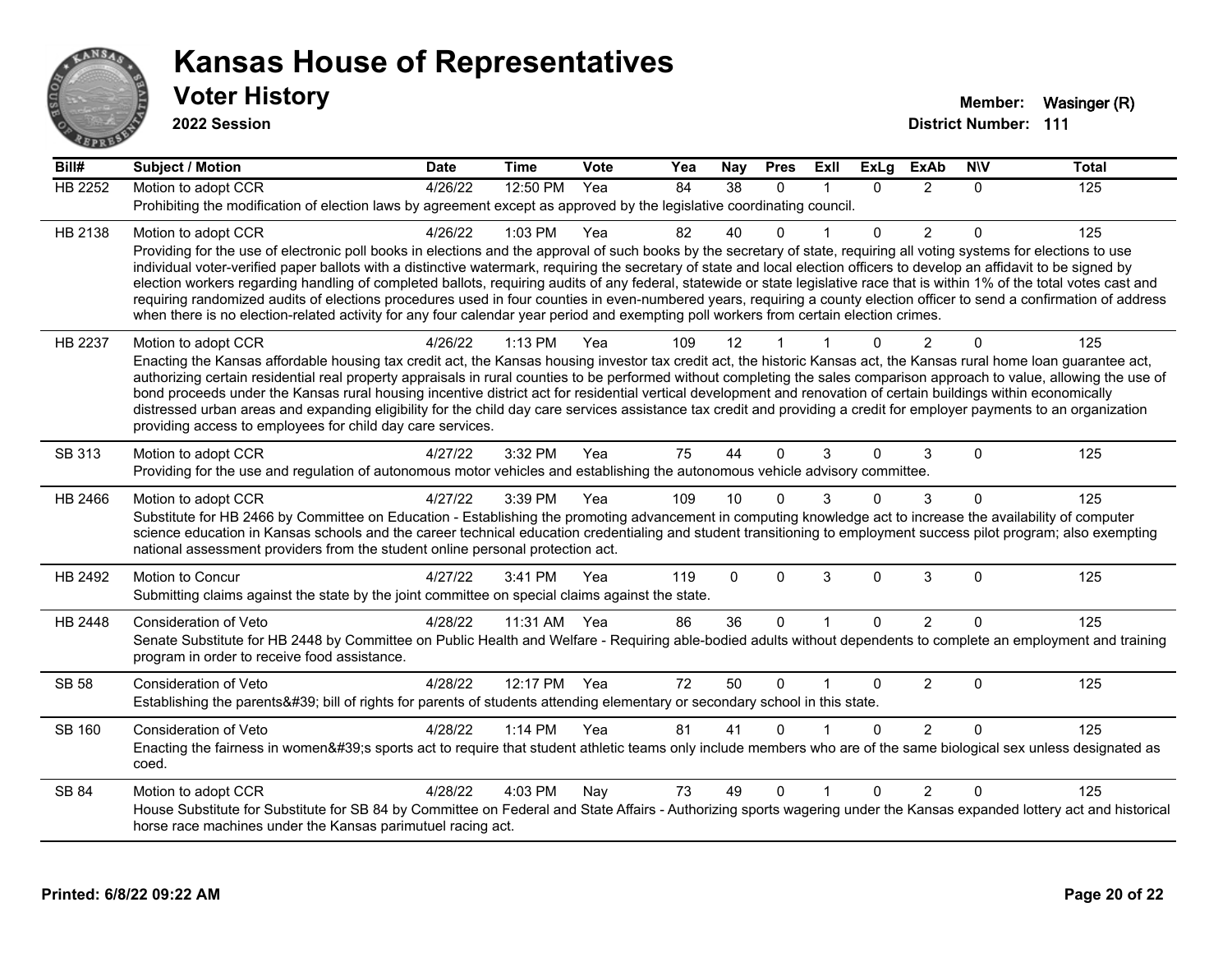

**2022 Session**

**District Number: 111 Voter History Member:** Wasinger (R)

| Bill#          | <b>Subject / Motion</b>                                                                                                                                                                                                                                                                                                             | <b>Date</b> | <b>Time</b>  | <b>Vote</b> | Yea | <b>Nay</b> | <b>Pres</b> | ExIl         | <b>ExLg</b> | <b>ExAb</b>    | <b>NIV</b>     | <b>Total</b> |
|----------------|-------------------------------------------------------------------------------------------------------------------------------------------------------------------------------------------------------------------------------------------------------------------------------------------------------------------------------------|-------------|--------------|-------------|-----|------------|-------------|--------------|-------------|----------------|----------------|--------------|
| HB 2567        | Motion to adopt CCR                                                                                                                                                                                                                                                                                                                 | 4/28/22     | 5:52 PM      | Yea         | 75  | 45         | $\Omega$    |              | $\Omega$    | 4              | $\mathbf{0}$   | 125          |
|                | Senate Substitute for HB 2567 by Committee on Ways and Means - Removing federal impact aid from the determination of local foundation aid in the Kansas school<br>equity and enhancement act and excluding Fort Leavenworth school district and virtual school students from the capital improvement state aid determination.       |             |              |             |     |            |             |              |             |                |                |              |
| <b>SB 19</b>   | Motion to adopt CCR                                                                                                                                                                                                                                                                                                                 | 4/28/22     | 8:59 PM      | Yea         | 112 | 6          | $\Omega$    |              | U           | 6              | $\Omega$       | 125          |
|                | House Substitute for SB 19 by Committee on Energy, Utilities and Telecommunications - Implementing the 988 suicide prevention and mental health crisis hotline in<br>Kansas.                                                                                                                                                        |             |              |             |     |            |             |              |             |                |                |              |
| SB 331         | Motion to adopt CCR                                                                                                                                                                                                                                                                                                                 | 4/28/22     | 9:05 PM      | Yea         | 91  | 26         | $\Omega$    | $\mathbf{1}$ | $\Omega$    | $\overline{7}$ | $\mathbf{0}$   | 125          |
|                | Updating the version of risk-based capital instructions in effect.                                                                                                                                                                                                                                                                  |             |              |             |     |            |             |              |             |                |                |              |
| HB 2510        | Motion to adopt CCR                                                                                                                                                                                                                                                                                                                 | 4/28/22     | 9:34 PM      | Yea         | 95  | 22         | $\Omega$    |              | 0           |                | $\Omega$       | 125          |
|                | Appropriations for FY 2022, FY 2023, and FY 2024, for various state agencies; 2022 omnibus bill; authorizing certain transfers and capital improvement projects.                                                                                                                                                                    |             |              |             |     |            |             |              |             |                |                |              |
| HB 2106        | Sub Motion Not Adopt CCR                                                                                                                                                                                                                                                                                                            | 4/28/22     | 10:02 PM     | Nay         | 39  | 75         | $\Omega$    |              | 0           | $\overline{7}$ | 3              | 125          |
|                | Decreasing the state rate for sales and use taxes for sales of food and food ingredients and providing for the levying of taxes by cities and counties and discontinuing<br>the nonrefundable food sales tax credit.                                                                                                                |             |              |             |     |            |             |              |             |                |                |              |
| HB 2106        | Motion to adopt CCR                                                                                                                                                                                                                                                                                                                 | 4/28/22     | 10:28 PM Yea |             | 114 | 3          | $\Omega$    |              | $\Omega$    | $\overline{7}$ | $\Omega$       | 125          |
|                | Decreasing the state rate for sales and use taxes for sales of food and food ingredients and providing for the levying of taxes by cities and counties and discontinuing<br>the nonrefundable food sales tax credit.                                                                                                                |             |              |             |     |            |             |              |             |                |                |              |
| HB 2495        | <b>Motion to Concur</b>                                                                                                                                                                                                                                                                                                             | 4/28/22     | 10:31 PM Yea |             | 116 | 1          | $\Omega$    |              | $\Omega$    | $\overline{7}$ | $\Omega$       | 125          |
|                | Prohibiting the disclosure of personal information about a person's affiliation with an entity that is exempt from federal income taxation under section 501(c) of the<br>federal internal revenue code.                                                                                                                            |             |              |             |     |            |             |              |             |                |                |              |
| SB 34          | Motion to adopt CCR                                                                                                                                                                                                                                                                                                                 | 4/28/22     | 11:35 PM     | Yea         | 64  | 53         | $\Omega$    |              | $\Omega$    | 7              | $\Omega$       | 125          |
|                | Substitute for SB 34 by Committee on Federal and State Affairs - Requiring review of administrative rules and regulations every five years.                                                                                                                                                                                         |             |              |             |     |            |             |              |             |                |                |              |
| HB 2252        | <b>Consideration of Veto</b>                                                                                                                                                                                                                                                                                                        | 5/23/22     | 11:27 AM     | Yea         | 84  | 37         | $\Omega$    |              | 0           | 2              | 1              | 125          |
|                | Prohibiting the modification of election laws by agreement except as approved by the legislative coordinating council.                                                                                                                                                                                                              |             |              |             |     |            |             |              |             |                |                |              |
| <b>HB 2387</b> | <b>Consideration of Veto</b>                                                                                                                                                                                                                                                                                                        | 5/23/22     | 11:38 AM     | Yea         | 84  | 38         | $\Omega$    |              | $\Omega$    | $\overline{2}$ | $\Omega$       | 125          |
|                | Prohibiting the issuance of a request for proposal or entering into a new contract for the administration and provision of benefits under the medical assistance program<br>and removing the authority of the governor to prohibit attending or conducting certain religious services and worship services.                         |             |              |             |     |            |             |              |             |                |                |              |
| HB 2136        | Sub Mtn Not Adpt                                                                                                                                                                                                                                                                                                                    | 5/23/22     | 12:42 PM     | Nay         | 37  | 84         | $\Omega$    |              | $\Omega$    |                | $\overline{2}$ | 125          |
|                | Establishing the COVID-19 retail storefront property tax relief act to provide partial refunds to certain businesses impacted by COVID-19-related shutdowns and                                                                                                                                                                     |             |              |             |     |            |             |              |             |                |                |              |
|                | restrictions, discontinuing the first 15 days of the month sales and compensating use tax remittance requirements for certain retailers, providing countywide retailers'<br>sales tax authority for Atchison county and delaying implementation of the exclusion of separately stated delivery charges from sales or selling price. |             |              |             |     |            |             |              |             |                |                |              |